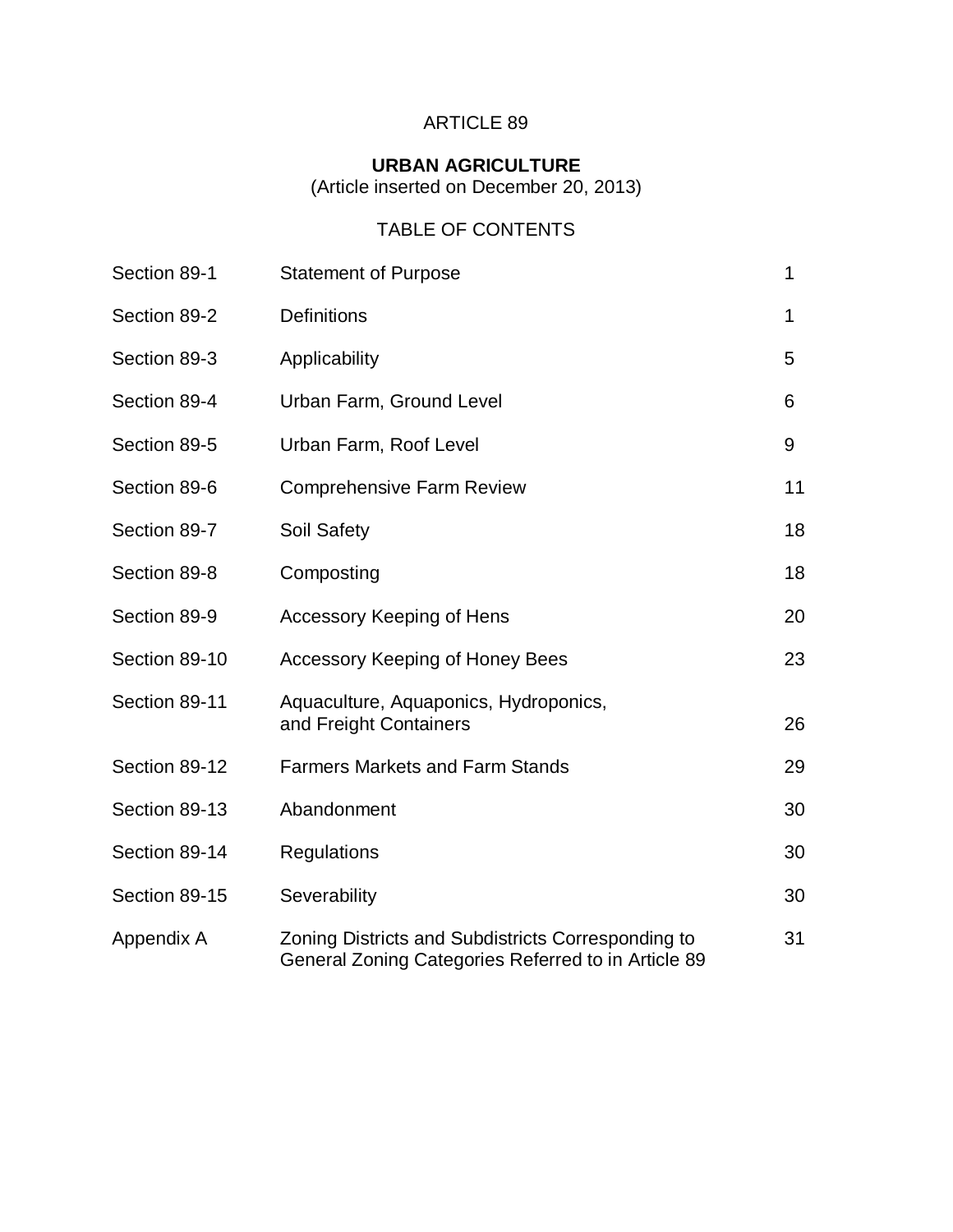SECTION 89-1. **Statement of Purpose.** The purpose of this Article is to establish zoning regulations for the operation of Urban Agriculture activities and to provide standards for the siting, design, maintenance and modification of Urban Agriculture activities that address public safety, and minimize impacts on residents and historic resources in the City of Boston.

SECTION 89-2. **Definitions.** The words and phrases used in this Article, whether or not capitalized, shall have the meanings set forth in Article 2A, except as set forth in this Section 89-2 or as otherwise specified in this Article. For the purposes of this Article, the following words and phrases shall have the meanings indicated:

- 1. "Aquaculture," means the cultivation of aquatic animals in a recirculating environment to produce whole fish that are distributed to retailers, restaurants and consumers.
- 2. "Aquaponics," means the cultivation of fish and plants together in a constructed, re-circulating system utilizing natural bacterial cycles to convert fish wastes to plant nutrients, for distribution to retailers, restaurants and consumers.
- 3. "Beekeeper," means a person or persons managing and maintaining Honey Bees in a Hive or Hives.
- 4. "Chick," means a chicken under the age of fourteen (14) weeks.
- 5. "Coldframe," means a temporary, unheated outdoor structure, no higher than thirty-six (36") inches, used for protecting seedlings and plants from the cold. Coldframes may be erected for up to 6 months during any given calendar year.
- 6. "Colony," means a natural group of Honey Bees having a queen or queens.
- 7. "Composting," means a process of accelerated biodegradation and stabilization of organic material under controlled conditions yielding a product which can safely be used as fertilizer.
- 8. "Comprehensive Farm Review," means an evaluation by the Urban Design staff of the Boston Redevelopment Authority for the overall design and siting of an Urban Farm and Farm Structures. Activities defined as Urban Agriculture must conform to the Zoning Code, specifically this Article 89, in all other respects, and must be processed and approved by the Inspectional Services Department for the City of Boston.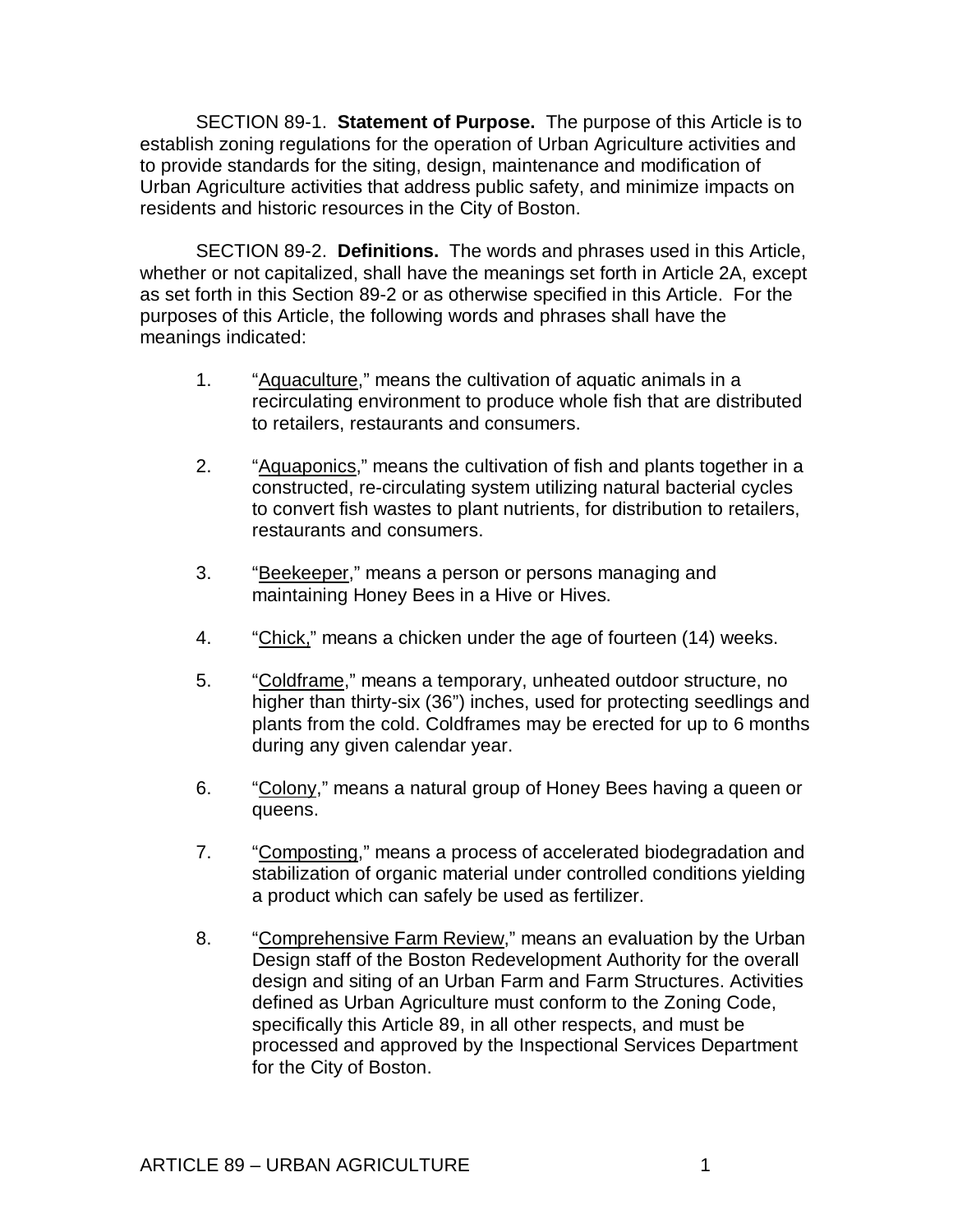- 9. "Controlled Environment Agriculture (CEA)", means any agricultural technology that enables the grower to manipulate the environment to desired growing and /or cultivation conditions.
- 10. "Coop," means an enclosed shelter in which a chicken lives.
- 11. "Farm Area," means the area of a Lot designated for activities and uses defined as Urban Agriculture.
- 12. "Farmers' Market," means a public market administered by a market manager and held multiple times per year to connect and mutually benefit Local farmers, communities and shoppers. Vendors may include Local farmers, farmers' cooperatives and producers selling any of the following: whole produce; value-added agricultural products such as jams, jellies, and pickles; prepared food; all agricultural, horticultural and aquacultural products including but not limited to whole produce; plants; flowers; meats; dairy products; shellfish and finfish; and other food-related products.
- 13. "Farm Stand," means a Farm Structure such as a table, stall or tent, in use during that Urban Farm's growing season, and operated by a sole vendor for the sale of agricultural or horticultural products.
- 14. "Farm Structures," means those structures that may include but are not limited to sheds (tool and packing), compost bins, shade pavilions, Farm Stands, trellises or other vertical supports for growing crops, and structures used to extend the growing season such as Greenhouses, Hoophouses, Coldframes, Freight Containers, and similar structures.
- 15. "Freight Container," means a standardized reusable steel box previously used for the storage and movement of materials and products within an intermodal freight transport system and repurposed for a Controlled Environment Agriculture (CEA) use, such as Hydroponics and/or Aquaponics.
- 16. "Greenhouse," means a permanent structure made of glass, plastic, or fiberglass in which plants are cultivated year round under controlled temperature and humidity settings.
- 17. "Ground Level Urban Farm," means the use of a Lot on the ground plane for Urban Agriculture for commercial purposes, whether for profit or non profit.
- 18. "Hen," means a mature egg-laying female chicken.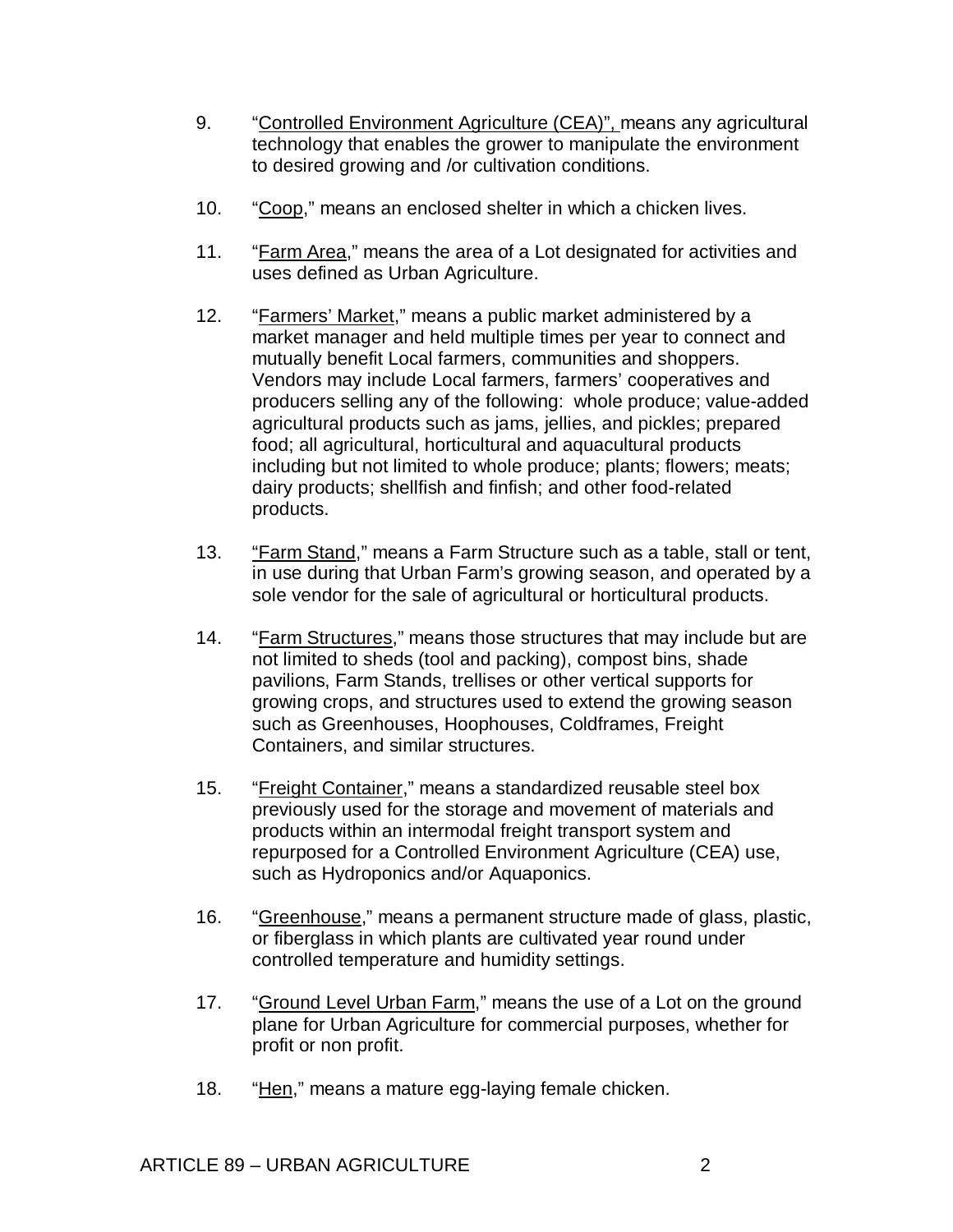- 19. "Hive," means a manufactured receptacle or container prepared for the use of Honey Bees that includes movable frames, combs and substances deposited into the Hives by Honey Bees.
- 20. "Honey Bee," means a subset of bees in the genus Apis, primarily distinguished by the production and storage of honey and the construction of perennial, colonial nests out of wax.
- 21. "Hoophouse," means an outdoor structure made of flexible PVC piping or other material covered with translucent plastic, constructed in a "half-round" or "hoop" shape, generally tall enough for a person to enter standing up.
- 22. "Hydroponics," means the propagation of plants using a mechanical system designed to circulate a solution of minerals in water, for distribution to retailers, restaurants and consumers.
- 23. "Local", means from Massachusetts, New England States and New York State.
- 24. "Open Air Rooftop Farm," means an unenclosed area of a rooftop that is used for Urban Agriculture for commercial purposes, whether for profit or non profit.
- 25. "Pullet," means a Hen under the age of one (1) year.
- 26. "Raised Bed," means a method of cultivation in which soil is placed over a geotextile barrier, and raised and formed into three (3) to four (4) foot wide mounds. The soil may be enclosed by a frame generally made of untreated wood. Raised beds are not considered a Structure.
- 27. "Roof Level Urban Farm," means the use of a roof for Urban Agriculture for commercial purposes, whether for profit or non profit.
- 28. "Rooftop Greenhouse," means a permanent structure located on a roof made of glass, plastic, or fiberglass in which plants are cultivated year round.
- 29. "Run," means an outdoor enclosure generally made of wire mesh.
- 30. "Urban Agriculture," means the use of a Lot for the cultivation of food and/or horticultural crops, Composting, Aquaponics, Aquaculture and/or Hydroponics. Such use may include the Accessory Keeping of Animals or Bees where Allowed by Underlying Zoning.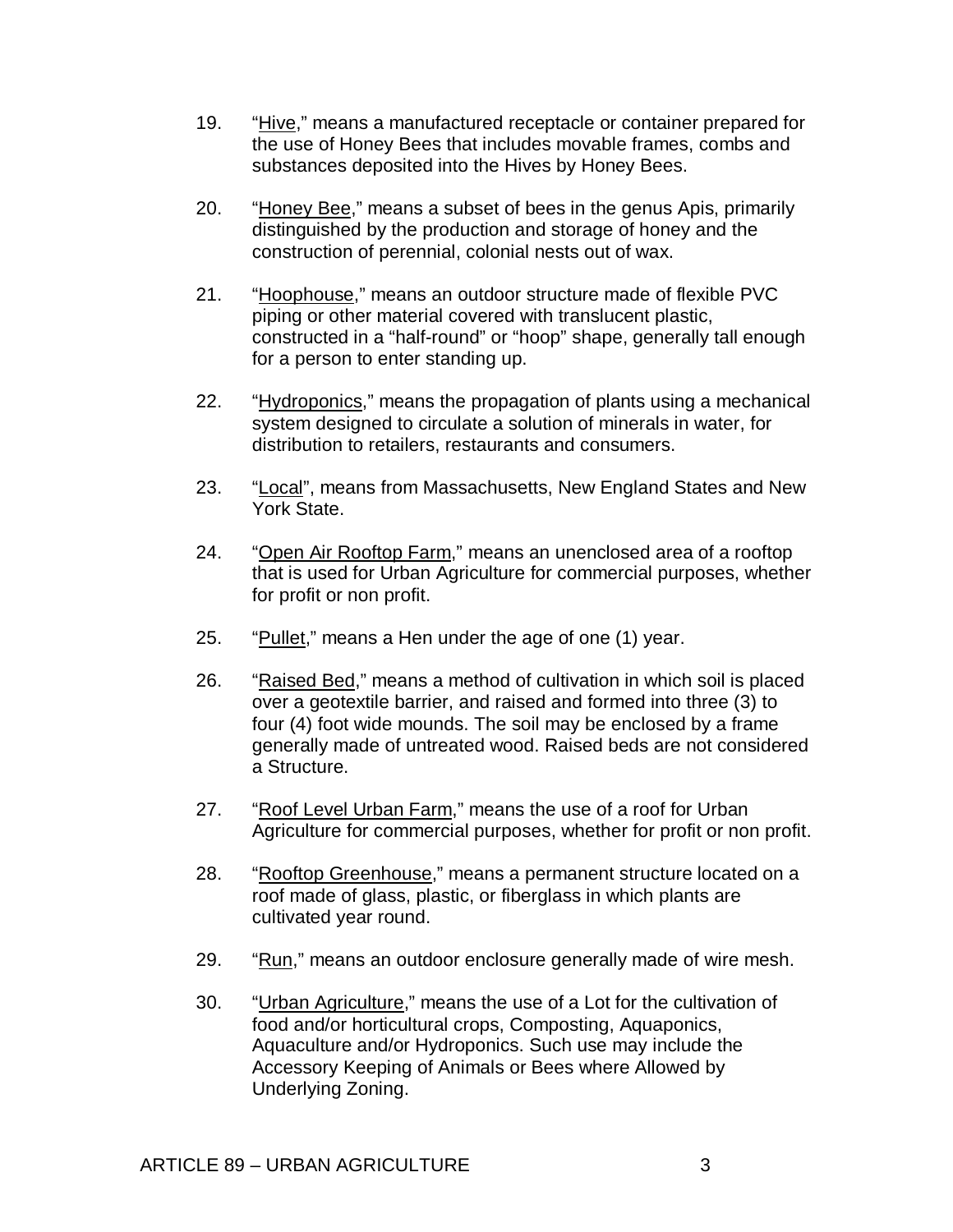- 31. "Urban Farm, Ground Level, Large," means a Ground Level Urban Farm with a Farm Area greater than one (1) acre that is used for Urban Agriculture for commercial purposes, whether for profit or non profit.
- 32. "Urban Farm, Ground Level, Medium," means a Ground Level Urban Farm with a Farm Area greater than or equal to tenthousand (10,000) square feet but no greater than one (1) acre that is used for Urban Agriculture for commercial purposes, whether for profit or non profit.
- 33. "Urban Farm, Ground Level, Small," means a Ground Level Urban Farm with a Farm Area less than ten-thousand (10,000) square feet that is used for Urban Agriculture for commercial purposes, whether for profit or non profit.
- 34. "Urban Farm, Roof Level, Large," means a Roof Level Urban Farm with a Farm Area greater than one (1) acre that is used for Urban Agriculture for commercial purposes, whether for profit or non profit.
- 35. "Urban Farm, Roof Level, Medium," means a Roof Level Urban Farm with a Farm Area greater than or equal to five-thousand (5,000) square feet but no greater than one (1) acre that is used for Urban Agriculture for commercial purposes, whether for profit or non profit.
- 36. "Urban Farm, Roof Level, Small," means a Roof Level Urban Farm with a Farm Area less than five-thousand (5,000) square feet that is used for Urban Agriculture for commercial purposes, whether for profit or non profit.
- 37. "Vertical Agriculture," means an exterior building wall or other vertical structure designed to support the growing of agricultural or horticultural crops.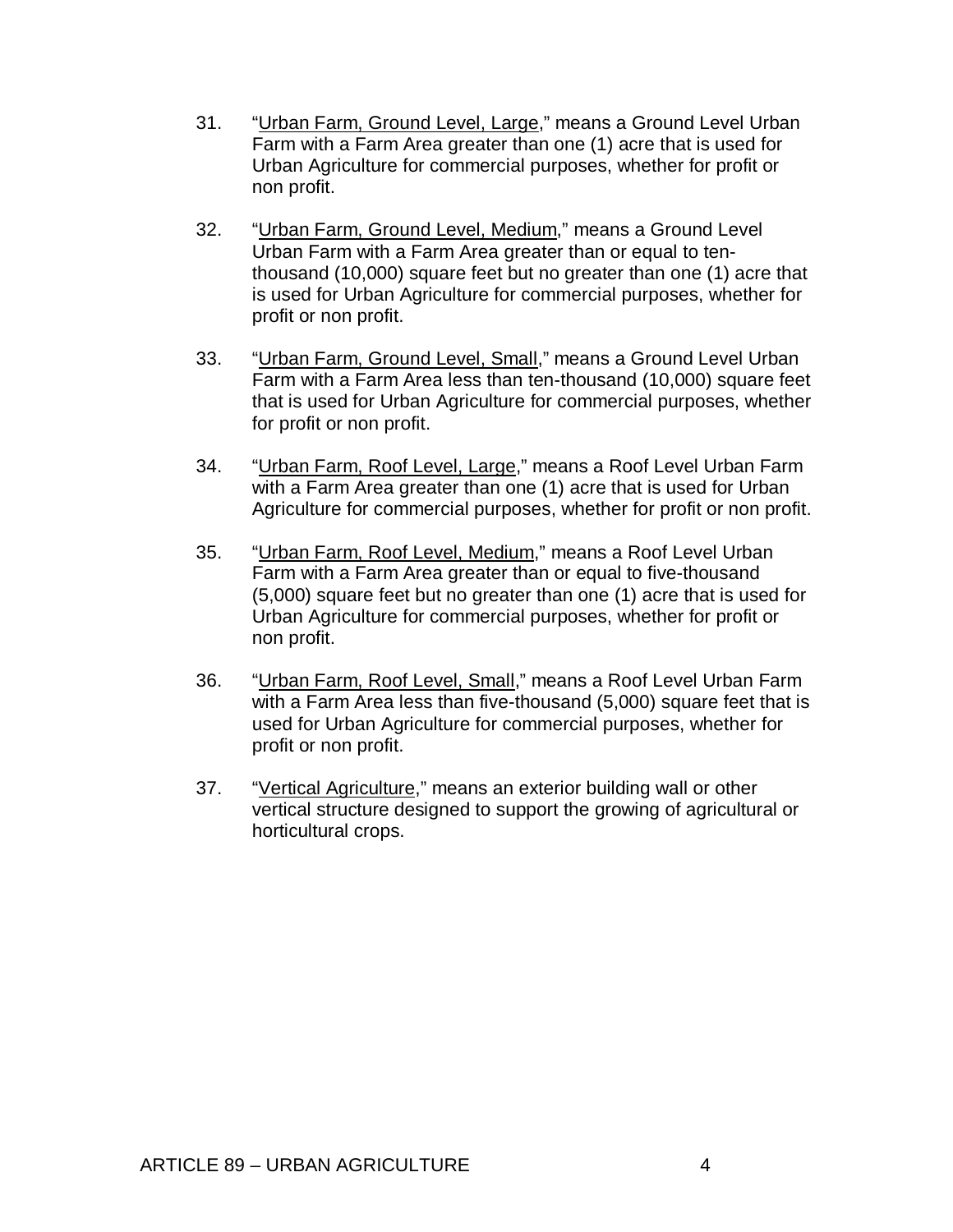SECTION 89-3. **Applicability.** No Urban Agriculture activity shall be conducted, or Farm Structure erected, except in compliance with the provisions of this Article. The provisions of this Article apply to all Urban Agriculture activities, whether such activity is a primary use or an Accessory Use or subuse; provided, however, that the provisions of this Article shall not apply to any of the following:

- 1. Any Urban Agriculture activity for which appeal to the Board of Appeal for any Zoning Relief has been made prior to the first notice of hearing before the Zoning Commission for adoption of this Article, and provided that such Zoning Relief has been or is thereafter granted by the Board of Appeal pursuant to such appeal; or
- 2. Any Urban Agriculture activity conducted or Farm Structure erected pursuant to a building permit issued prior to the first notice of hearing before the Zoning Commission for adoption of this Article.

Notwithstanding the above, any replacement of either such Urban Agriculture activity or Farm Structure described in Sections 89-3.1 and 89-3.2 with another Urban Agriculture activity or Farm Structure must comply with all the requirements of this Article.

Exceptions to the provisions of this Article, pursuant to Article 6A, shall not be available except to the extent expressly provided in this Article or Article 6A.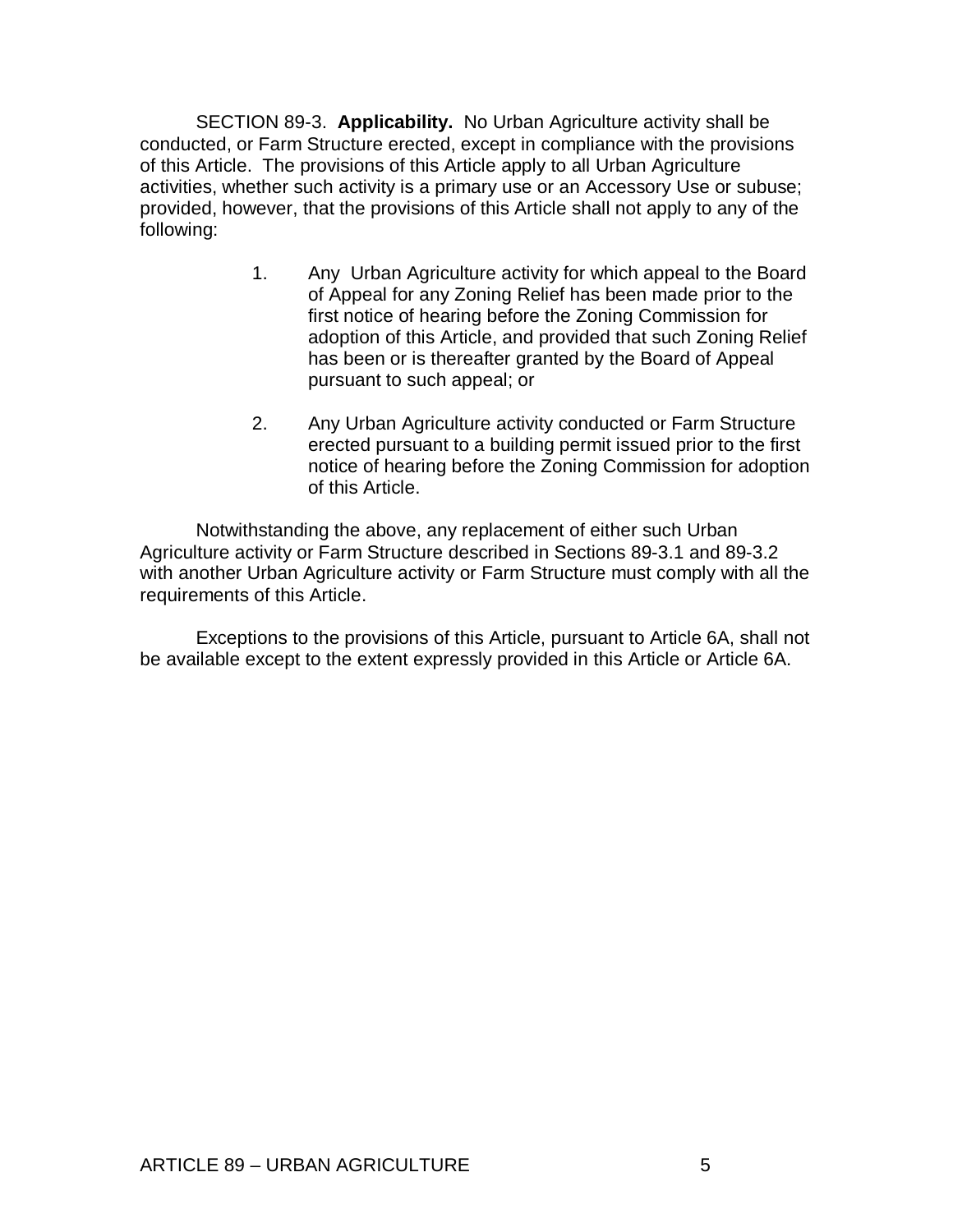# SECTION 89-4. **Urban Farm, Ground Level.**

| Urban Farm, Ground Level.<br>-4 |  |  |
|---------------------------------|--|--|
|---------------------------------|--|--|

|                                             | <b>USE REGULATIONS:</b><br><b>URBAN FARM, GROUND LEVEL</b> |                                                  |                                |  |  |
|---------------------------------------------|------------------------------------------------------------|--------------------------------------------------|--------------------------------|--|--|
| <b>ZONING</b>                               | <b>Small</b><br>(less than $10,000$ sf)                    | Medium<br>$(10,000 \text{ sf} - 1 \text{ acre})$ | Large<br>(greater than 1 acre) |  |  |
| Residential<br>(i.e., 1F, 2F, MFR)          | Allowed                                                    | Allowed                                          | Conditional Use                |  |  |
| Commercial<br>(i.e., L, LC, NS, B, CC, EDA) | Allowed                                                    | Allowed                                          | Conditional Use                |  |  |
| <b>Industrial</b><br>(i.e., 1, M, LI)       | Allowed                                                    | Allowed                                          | Allowed                        |  |  |
| <b>Institutional</b><br>(i.e., IS, NI, CF)  | Allowed                                                    | Allowed                                          | Conditional Use                |  |  |

\*See Appendix A for all Zoning Districts and Subdistricts corresponding to these generalized zoning categories

- (a) Use Regulations. The primary activity to be performed on an Urban Farm shall be the cultivation of plants and horticultural crops; other activities may be subject to permitting.
	- i. Urban Farm, Ground Level, Small.

Small Ground Level Urban Farms are Allowed in all Districts and Subdistricts.

ii. Urban Farm, Ground Level, Medium.

Medium Ground Level Urban Farms are Allowed in all Districts and Subdistricts.

iii. Urban Farm, Ground Level, Large.

Large Ground Level Urban Farms are Allowed in all Industrial Districts and Subdistricts. Large Ground Level Urban Farms are Conditional in all other Districts and Subdistricts.

(b) Maximum Height of Farm Structures. Farm Structures, including but not limited to Hoophouses, sheds and shade pavilions, shall be subject to the applicable height limits in the Underlying Zoning.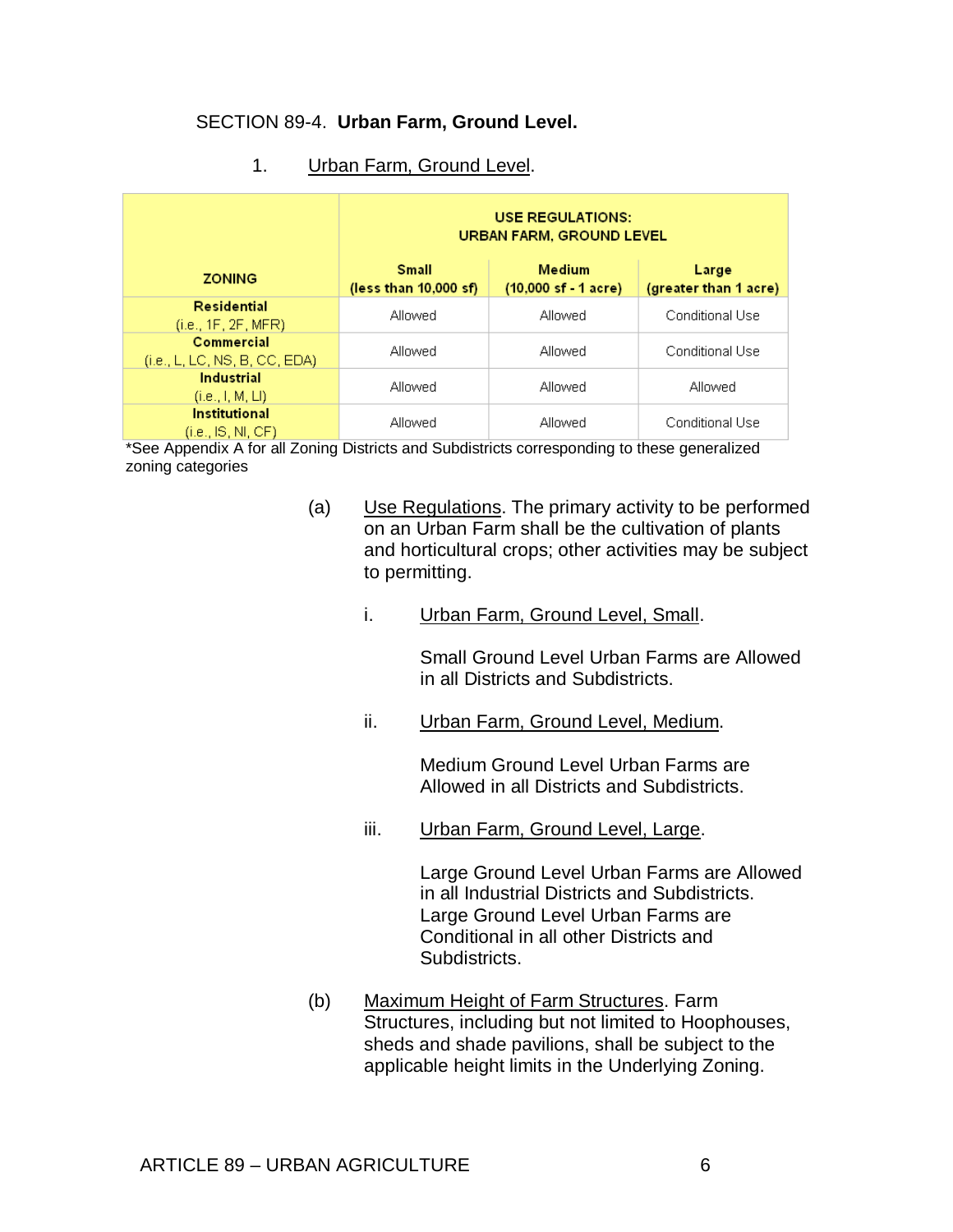- (c) Setbacks for Farm Structures.
	- i. Subject to Article 10 (Accessory Uses), all Farm Structures shall be set back five (5) feet from all property lines in all Districts and Subdistricts.
- (d) Design Review. The following Farm Structures on an existing and/or expanded Ground Level Urban Farm are subject to the Design Component of Small Project Review pursuant to subsection (b) (iv) of Section 80E-2.1 of the Boston Zoning Code (Design Review Required by Underlying Zoning):
	- i. Any proposed Freight Container in any District or Subdistrict except Industrial; and
	- ii. Any proposed Farm Structure greater than 300 square feet located on an existing Ground Level Urban Farm or proposed Ground Level Urban Farm not undergoing Comprehensive Farm Review (See Section 89-6), and located in a Neighborhood Design Overlay District; and
	- iii. For all other Districts and Subdistricts not within a Neighborhood Design Overlay District, any proposed Farm Structure greater than 750 square feet located on an existing Ground Level Urban Farm or proposed Ground Level Urban Farm not undergoing Comprehensive Farm Review (See Section 89-6).
- (e) Signage. The following regulations shall apply to signage used for Urban Farms:
	- i. Types of Signage:
		- a. All Ground Level Urban Farms shall be required to post one (1) identification sign, not exceeding six (6) square feet in total area, attached at a height of no more than four (4) feet high to a structure or fence stating only the name of the Ground Level Urban Farm and contact information.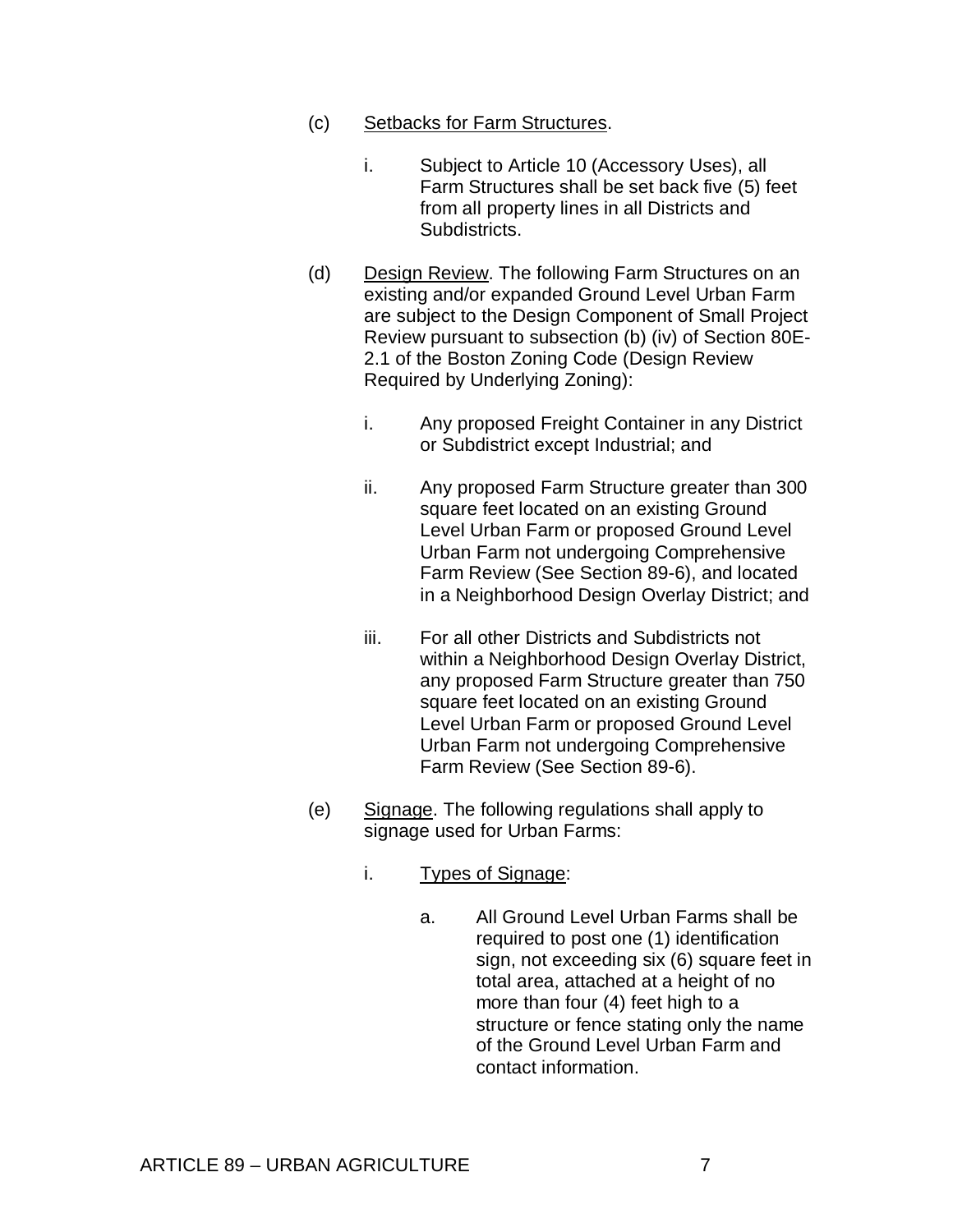- b. One (1) temporary sign shall be Allowed for a Farm Stand and may be displayed during sales hours but must be removed from the premises and stored inside a structure when the Farm Stand is not in operation. Temporary Farm Stand signs shall not encroach upon sidewalks, driveways and / or other rights of way, and shall be displayed so as not to create a nuisance or hazard.
- ii. Sign Design Review.
	- a. Urban Farms subject to Comprehensive Farm Review (See Section 89-6) shall provide, as part of their CFR submittal, a signage plan showing proposed signage and related architectural features on the sign frontage (See Section 89-6.5(a)v).
	- b. Urban Farms not subject to Comprehensive Farm Review (See Section 89-6) and exceeding the requirements of Section 89-4.1(e)i.a shall be subject to Article 11 of the Boston Zoning Code, or, alternatively, shall submit plans for signs under the Comprehensive Sign Design provisions of Article 80, Section III-80E-2 of the Boston Zoning Code.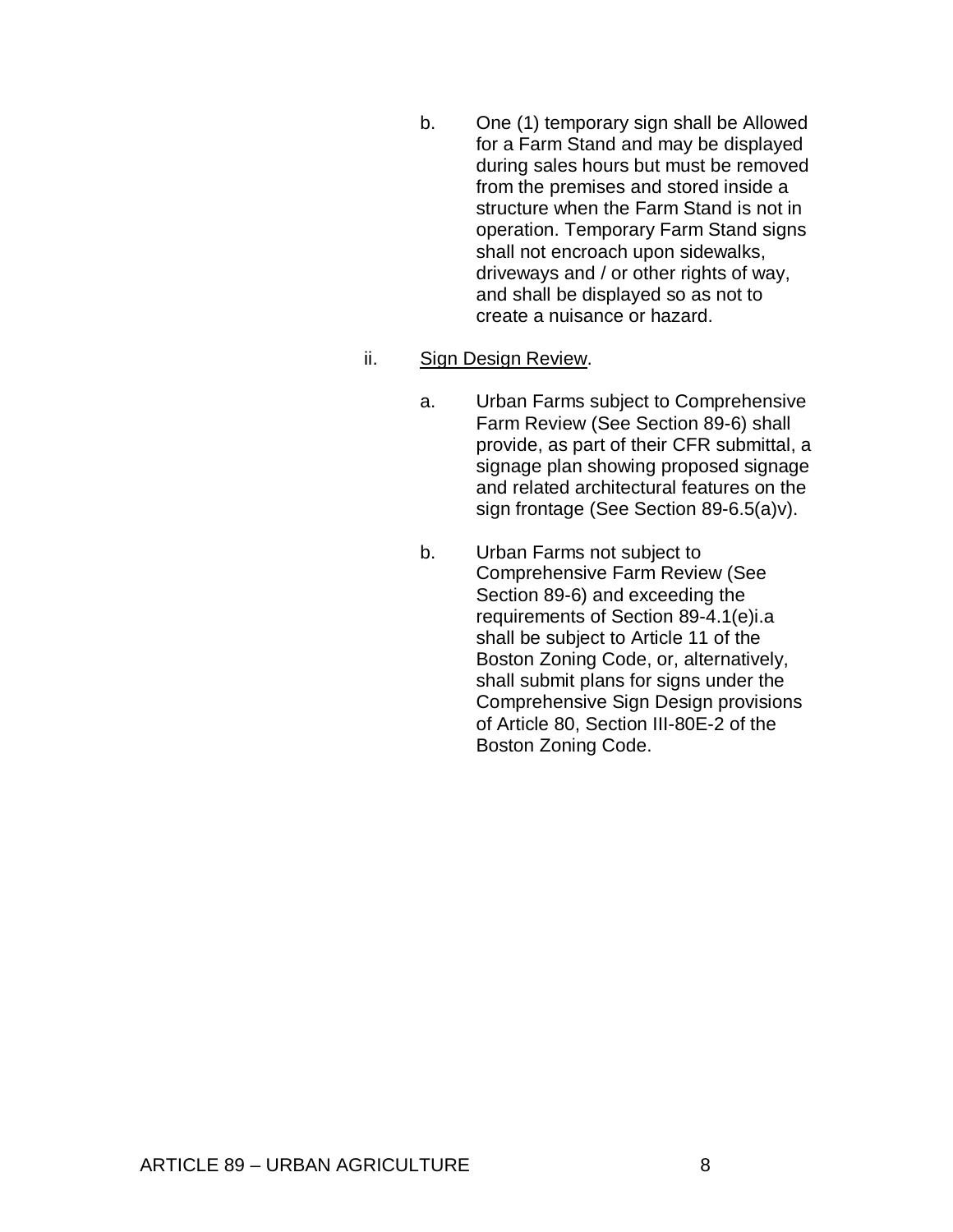| <b>USE REGULATIONS:</b><br>URBAN FARM, ROOF LEVEL AND ROOFTOP GREENHOUSE |                                        |                                                                                          |                        |                 |  |  |  |
|--------------------------------------------------------------------------|----------------------------------------|------------------------------------------------------------------------------------------|------------------------|-----------------|--|--|--|
|                                                                          | Rooftop<br>Greenhouse                  |                                                                                          |                        |                 |  |  |  |
| <b>ZONING</b>                                                            | <b>Small</b><br>(less than $5,000$ sf) | <b>Medium</b><br>Large<br>$(5,000 \text{ sf} - 1 \text{ acre})$<br>(greater than 1 acre) |                        |                 |  |  |  |
| Residential<br>(i.e., 1F, 2F, MFR)                                       | Allowed                                | Conditional Use                                                                          | <b>Conditional Use</b> | Conditional Use |  |  |  |
| <b>Small-scale Commercial</b><br>(i.e., L, LC, MFR/LS)                   | Allowed                                | Conditional Use                                                                          | Conditional Use        | Conditional Use |  |  |  |
| Large-scale Commercial<br>(i.e., NS, B, CC, EDA)                         | Allowed                                | Allowed                                                                                  | Allowed                | Allowed         |  |  |  |
| <b>Industrial</b><br>(i.e., I, M, LI)                                    | Allowed                                | Allowed                                                                                  | Allowed                | Allowed         |  |  |  |
| <b>Institutional</b><br>(i.e., IS, NI, CF)                               | Allowed                                | Allowed                                                                                  | Allowed                | Allowed         |  |  |  |

# SECTION 89-5. **Urban Farm, Roof Level.**

 \*See Appendix A for all Zoning Districts and Subdistricts corresponding to these generalized zoning categories

- 1. Rooftop Greenhouse.
	- (a) Use Regulations. The primary activity to be performed on an Urban Farm shall be the cultivation of plants; other activities may be subject to permitting.
		- i. Rooftop Greenhouses are Allowed in all Largescale Commercial, Industrial, and Institutional Districts and Subdistricts.
		- ii. Rooftop Greenhouses are Conditional in all other Districts and Subdistricts.
	- (b) Maximum Height. Rooftop Greenhouses shall be no higher than twenty-five (25) feet from the roof surface.
- 2. Urban Farm, Roof Level.
	- (a) Use Regulations. The primary activity to be performed on an Urban Farm, or within a Farm Structure, shall be the cultivation of plants; other activities may be subject to permitting.
		- i. Urban Farm, Roof Level, Small.

Small Roof Level Urban Farms are Allowed in all Districts and Subdistricts.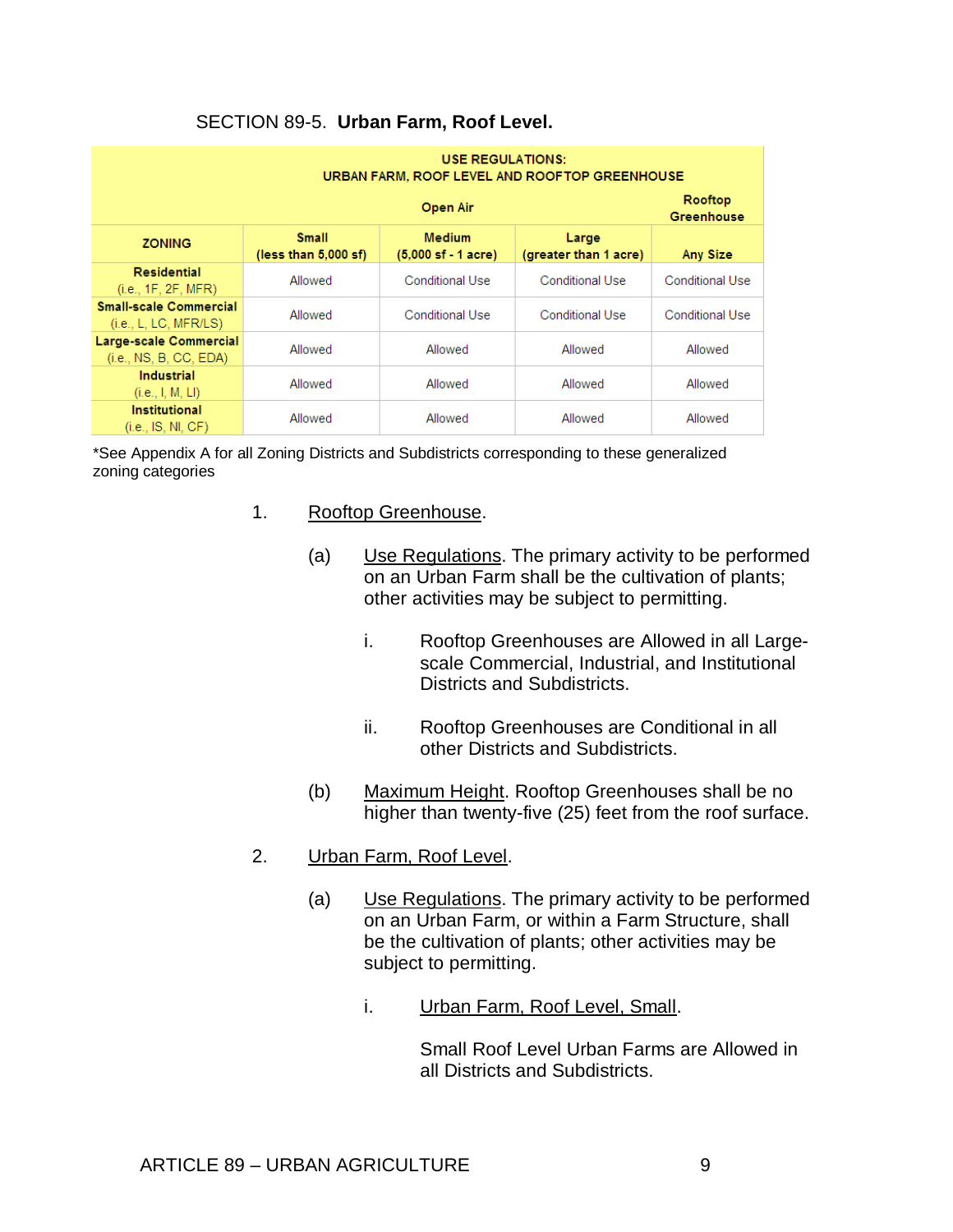ii. Urban Farm, Roof Level, Medium.

Medium Roof Level Urban Farms are Allowed in Large-scale Commercial, Industrial and Institutional Districts and Subdistricts. Medium Roof Level Urban Farms are Conditional in all other Districts and Subdistricts.

iii. Urban Farm, Roof Level, Large.

Large Roof Level Urban Farms are Allowed in Large-scale Commercial, Industrial and Institutional Districts and Subdistricts. Large Roof Level Urban Farms are Conditional in all other Districts and Subdistricts.

- (b) Maximum Height of Farm Structures. Farm Structures, including but not limited to Hoophouses, sheds and shade pavilions, shall be subject to the applicable height limits in the Underlying Zoning except for Rooftop Greenhouses (See Section 89- 5.1(b).
- (c) Design Review. The following Farm Structures on an existing and/or expanded Roof Level Urban Farm are subject to the Design Component of Small Project Review pursuant to subsection (b) (iv) of Section 80E-2.1 of the Boston Zoning Code (Design Review Required by Underlying Zoning):
	- i. Any proposed Farm Structure that is visible from a public street or public open space in any District or Subdistrict, other than Industrial which does not abut a Residential District or Subdistrict.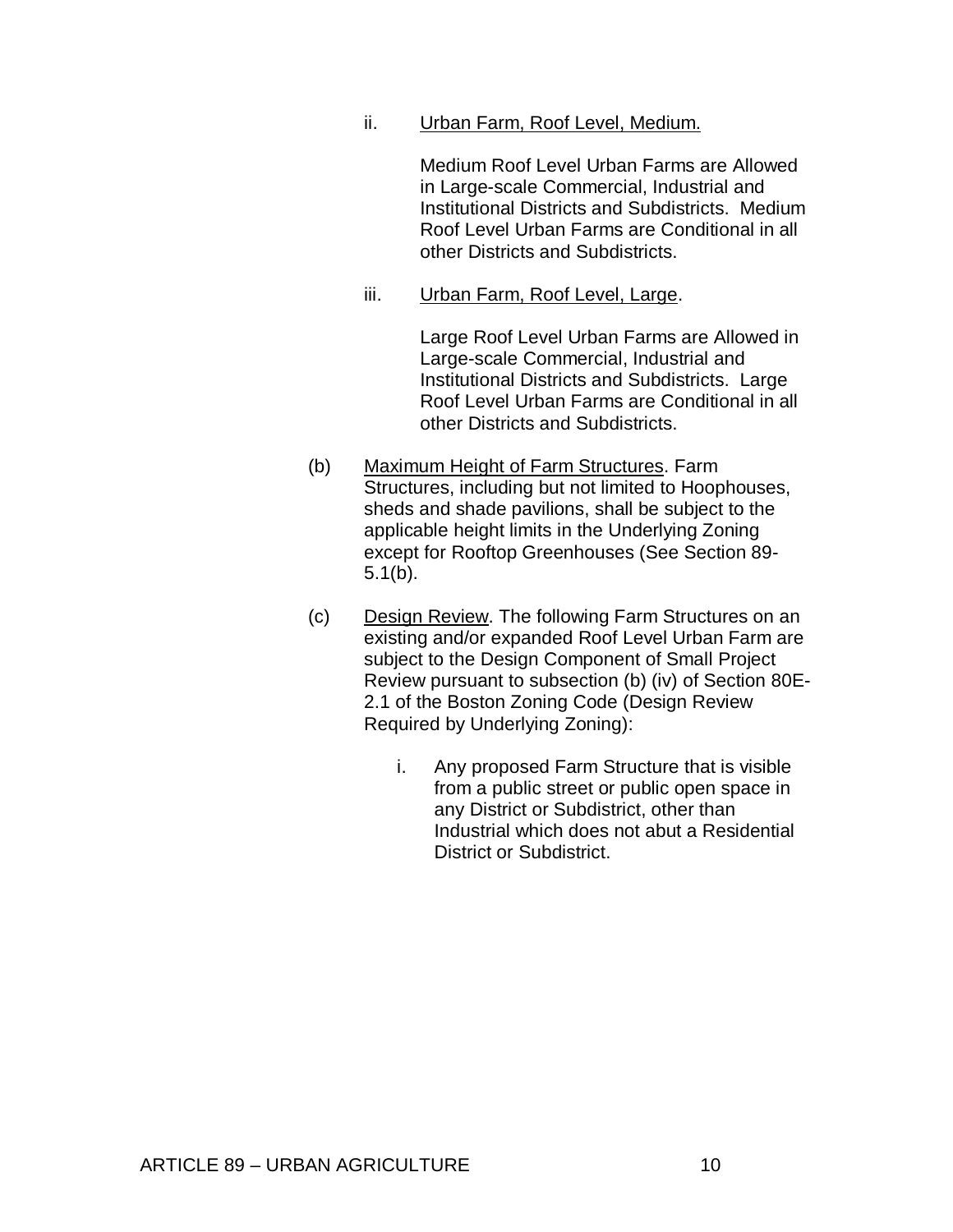#### SECTION 89-6. **Comprehensive Farm Review.**

- 1. Purpose of Comprehensive Farm Review. The purpose of the Comprehensive Farm Review ("CFR") requirement of this Section 89-6 is to ensure that Urban Farms, subject to Comprehensive Farm Review, and Farm Structures are sited and designed in a manner that is sensitive to the surrounding neighborhood. In addition, any Urban Agriculture activities that are designed as part of a new building, including but not limited to Rooftop Agriculture, should be integrated into the overall design and architecture of the new building through Comprehensive Farm Review.
- 2. Applicability of Comprehensive Farm Review. Comprehensive Farm Review shall be required for the following:
	- (a) Any Proposed Ground Level or Roof Level Urban Farm, or Rooftop Greenhouse, as set forth in the following tables:

| USE REGULATIONS AND CFR REQUIREMENT |                                 |                                        |                        |  |  |  |  |
|-------------------------------------|---------------------------------|----------------------------------------|------------------------|--|--|--|--|
|                                     | <b>URBAN FARM, GROUND LEVEL</b> |                                        |                        |  |  |  |  |
| <b>ZONING</b>                       | <b>Small</b>                    | <b>Medium</b>                          | Large                  |  |  |  |  |
|                                     | (less than 10,000 sf)           | $(10,000 \text{ sf} - 1 \text{ acre})$ | (greater than 1 acre)  |  |  |  |  |
| Residential                         | Allowed/                        | Allowed /                              | <b>Conditional Use</b> |  |  |  |  |
| (i.e., 1F, 2F, MFR)                 | No $CFR2$                       | <b>CFR</b>                             |                        |  |  |  |  |
| Commercial                          | Allowed/                        | Allowed /                              | <b>Conditional Use</b> |  |  |  |  |
| (i.e., L, LC, NS, B, CC, EDA)       | No $CFR2$                       | <b>CFR</b>                             |                        |  |  |  |  |
| <b>Industrial</b>                   | Allowed/                        | Allowed/                               | Allowed /              |  |  |  |  |
| (i.e., I, M, LI)                    | No CFR <sup>1,2</sup>           | No CFR <sup>1,2</sup>                  | <b>CFR</b>             |  |  |  |  |
| <b>Institutional</b>                | Allowed/                        | Allowed /                              | <b>Conditional Use</b> |  |  |  |  |
| (i.e., IS, NI, CF)                  | No CFR <sup>2</sup>             | <b>CFR</b>                             |                        |  |  |  |  |

<sup>1.</sup> Exception: Any Ground Level Urban Farm in any Industrial (without residential uses) Subdistrict where the property abuts a Residential Subdistrict

<sup>2.</sup> Exception: Any Ground Level Urban Farm in a Neighborhood Design Overlay District (NDOD) or Greenbelt Protection Overlay District (GPOD)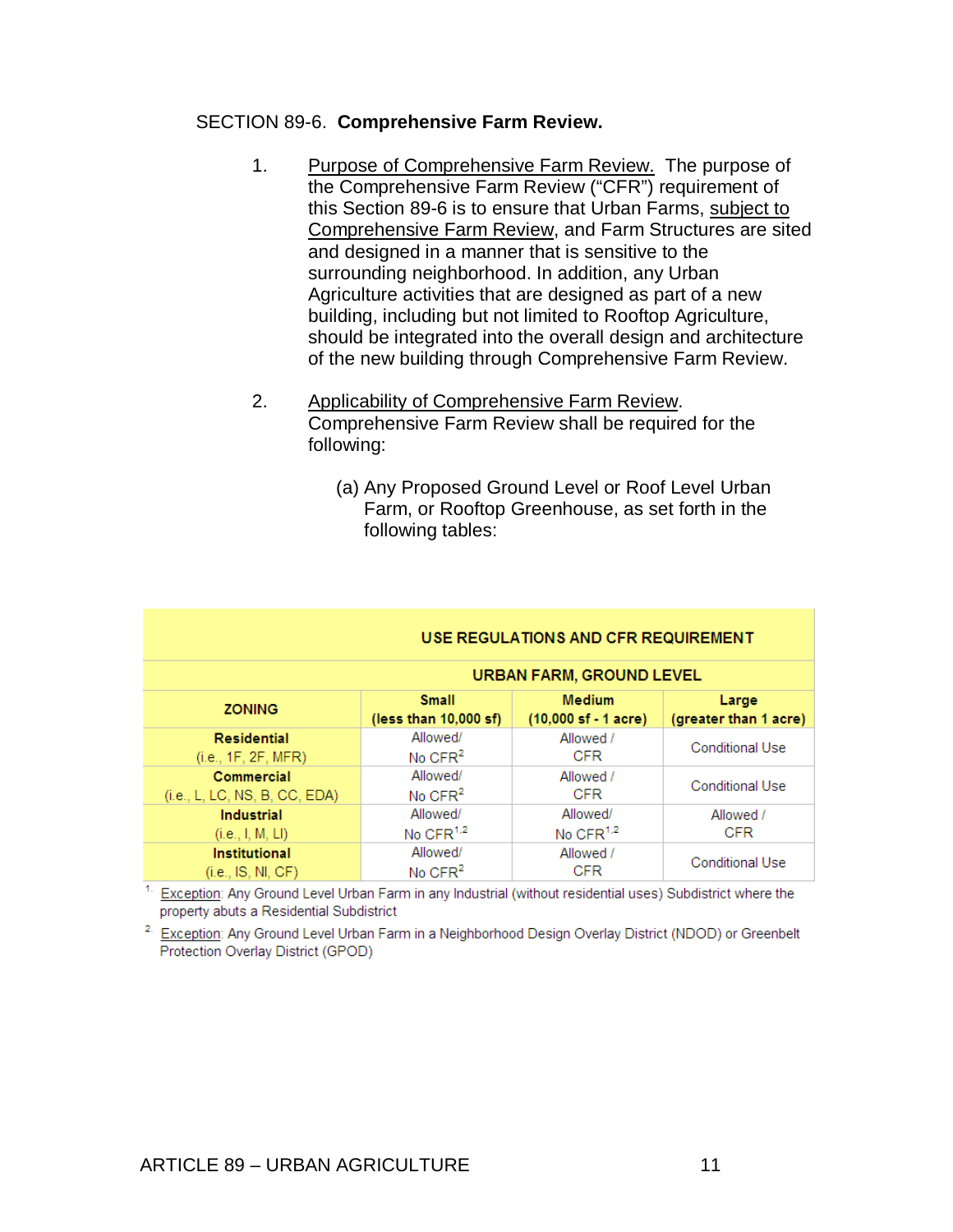| USE REGULATIONS AND CFR REQUIREMENT                    |                                        |                              |                         |                         |  |  |
|--------------------------------------------------------|----------------------------------------|------------------------------|-------------------------|-------------------------|--|--|
| <b>ZONING</b>                                          | <b>URBAN FARM, ROOF LEVEL</b>          | Rooftop<br><b>Greenhouse</b> |                         |                         |  |  |
|                                                        | <b>Small</b><br>(less than $5,000$ sf) | <b>Any Size</b>              |                         |                         |  |  |
| Residential<br>(i.e., 1F, 2F, MFR)                     | Allowed /<br>No $CFR2,3$               | Conditional Use              | <b>Conditional Use</b>  | <b>Conditional Use</b>  |  |  |
| <b>Small-scale Commercial</b><br>(i.e., L, LC, MFR/LS) | Allowed /<br>No CFR $2,3$              | Conditional Use              | <b>Conditional Use</b>  | <b>Conditional Use</b>  |  |  |
| Large-scale Commercial<br>(i.e., NS, B, CC, EDA)       | Allowed /<br>No $CFR2,3$               | Allowed /<br><b>CFR</b>      | Allowed /<br><b>CFR</b> | Allowed /<br><b>CFR</b> |  |  |
| <b>Industrial</b><br>(i.e., I, M, LI)                  | Allowed /<br>No CFR $1,2,3$            | Allowed /<br>No CFR $1,2,3$  | Allowed /<br><b>CFR</b> | Allowed /<br><b>CFR</b> |  |  |
| <b>Institutional</b><br>(i.e., IS, NI, CF)             | Allowed /<br>No CFR $2,3$              | Allowed /<br>No CFR $2,3$    | Allowed /<br><b>CFR</b> | Allowed /<br><b>CFR</b> |  |  |

Exception: Any Roof Level Urban Farm in any Industrial (without residential uses) Subdistrict where the property abuts a **Residential Subdistrict** 

<sup>2.</sup> Exception: Any Roof Level Urban Farm in any Subdistrict that contains a Farm Structure visible from a public street or public open space

<sup>3.</sup> Exception: Any Roof Level Urban Farm in a Neighborhood Design Overlay District (NDOD) or Greenbelt Protection Overlay District (GPOD)

- (b) Any existing Ground Level Urban Farm greater than 10,000 sf that proposes to expand the land area devoted to Urban Agriculture by thirty (30%) percent or more; and
- (c) Any existing Roof Level Urban Farm greater 5,000 sf that proposes to expand the roof area used for Urban Agriculture activities by thirty (30%) percent or more.
- 3. Abutter Notification. In connection with Comprehensive Farm Review, the Boston Redevelopment Authority shall notify Abutters, the Mayor's Office of Neighborhood Services, the relevant neighborhood group or association (if applicable), and the relevant District City Councilor within five (5) days of its receipt of all final materials required under such review for all Ground Level and Roof Level Urban Farms and Rooftop Greenhouses listed in Section 89-6.2. A fourteen (14) day public comment period concerning the Ground Level Urban Farm, Roof Level Urban Farm and/or Rooftop Greenhouse shall commence upon the issuance of this notice. As long as all information required for a Complete Application is received, Boston Redevelopment Authority approval of Comprehensive Farm Review shall take no longer than forty five days (45) days. Upon completion and approval of Comprehensive Farm Review, the Boston Redevelopment Authority shall submit its approval to the Inspectional Services Department.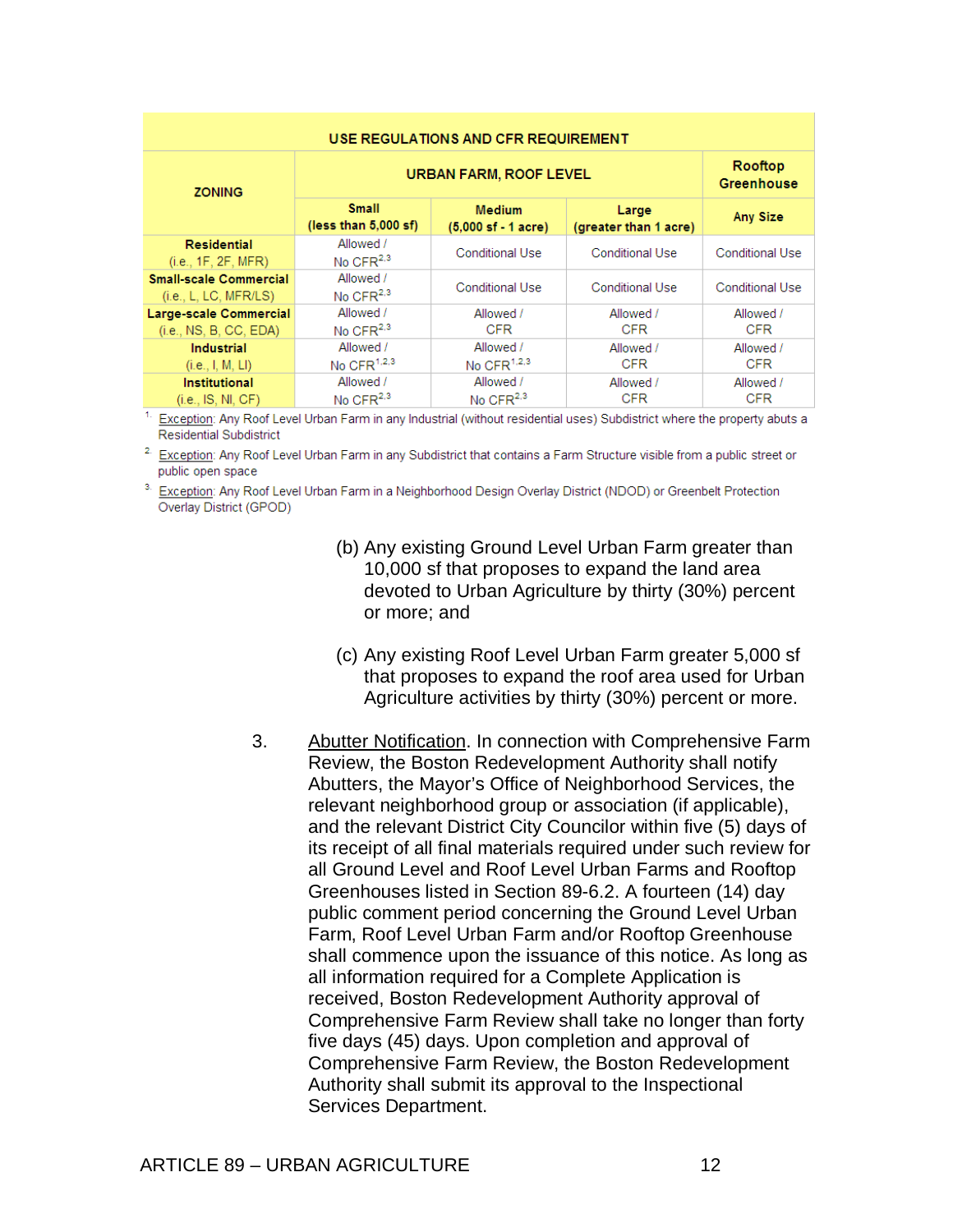- 4. Boston Landmarks Commission Review. Any proposed Ground Level or Roof Level Urban Farm or Rooftop Greenhouse in a Neighborhood Design Overlay District is subject to review by the Boston Landmarks Commission, as set forth in this Section 89-6.4. Within five (5) days of its receipt of the application, the Boston Redevelopment Authority shall transmit a copy of the application to the Boston Landmarks Commission for its review. The Boston Landmarks Commission may, within thirty (30) days after its receipt of the application, file with the Boston Redevelopment Authority a report with recommendations, together with maps, plans, and other materials to aid the Boston Redevelopment Authority in determining consistency with the design requirements and guidelines set forth in Section 89-6.6 (Design Guidelines) and Section 89-6.7 (Design Requirements) of this article. The Boston Redevelopment Authority shall not transmit its findings to the Inspectional Services Department until the Boston Redevelopment Authority has received and considered the Boston Landmarks Commission report with recommendations, provided that if the Boston Redevelopment Authority has not received such report within thirty (30) days, it may transmit the Director's certification to the Inspectional Services Department without such report.
- 5. Information Required to be a Complete Application for Comprehensive Farm Review.
	- (a) The information required for Comprehensive Farm Review shall include:
		- i. At minimum, a sketch plan showing planted areas, footprints for all Farm Structures, driveways, parking areas, and landscape buffers; and
		- ii. At minimum, a sketch drawing for Farm Structures; and
		- iii. Photographs of existing site and adjacent properties to provide site context; and
		- iv. Proposed plans for irrigation, and controls for storm water runoff as required by Boston Water and Sewer Commission (BWSC); and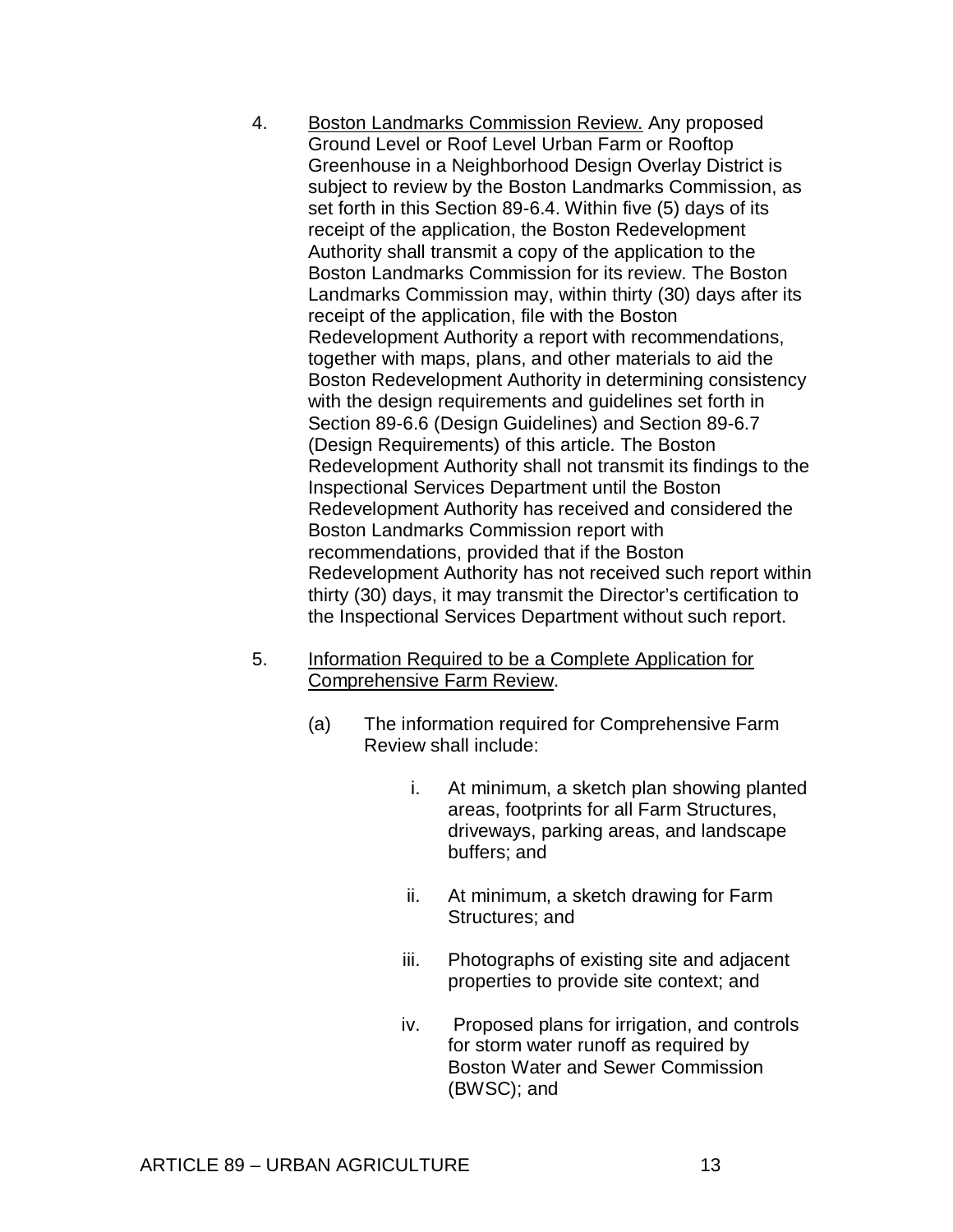- v. Proposed signage plan showing proposed signage and related architectural features on the sign frontage (See Section 89-4.1(e).
- (b) Such submission materials shall describe or illustrate the dimensions, location and appearance of:
	- i. All Proposed Urban Agriculture activities, materials used, screening, fencing, landscaping, and the like, in a manner that is sensitive to the surrounding area; and
	- ii. Any existing buildings which will remain along with the Proposed Urban Agriculture activities, if applicable, and any Farm Structures within the visible context of such activity.
- 6. Design Guidelines. This subsection establishes the following design guidelines for all Proposed Urban Farms subject to Comprehensive Farm Review.
	- (a) Site Plan.
		- i. Site planning, including location of Farm Structures, vehicular access, and parking areas, should be designed to enhance the street frontage and surrounding buildings and spaces. In addition, Placement of Farm Structures should respect significant landscape features on the site, such as rock outcroppings, drainage areas, and mature trees.
		- ii. Vehicular access and egress to and from an Urban Farm should minimize traffic impacts on the adjacent roadways and provide safe visual access for drivers and pedestrians.
		- iii. Composting, equipment storage, and disposal areas should not be located in the front setback, unless there are special circumstances that make it necessary. While a driveway may be Allowed in the front setback, the parking zone shall only be permitted within the side or rear setbacks of the property.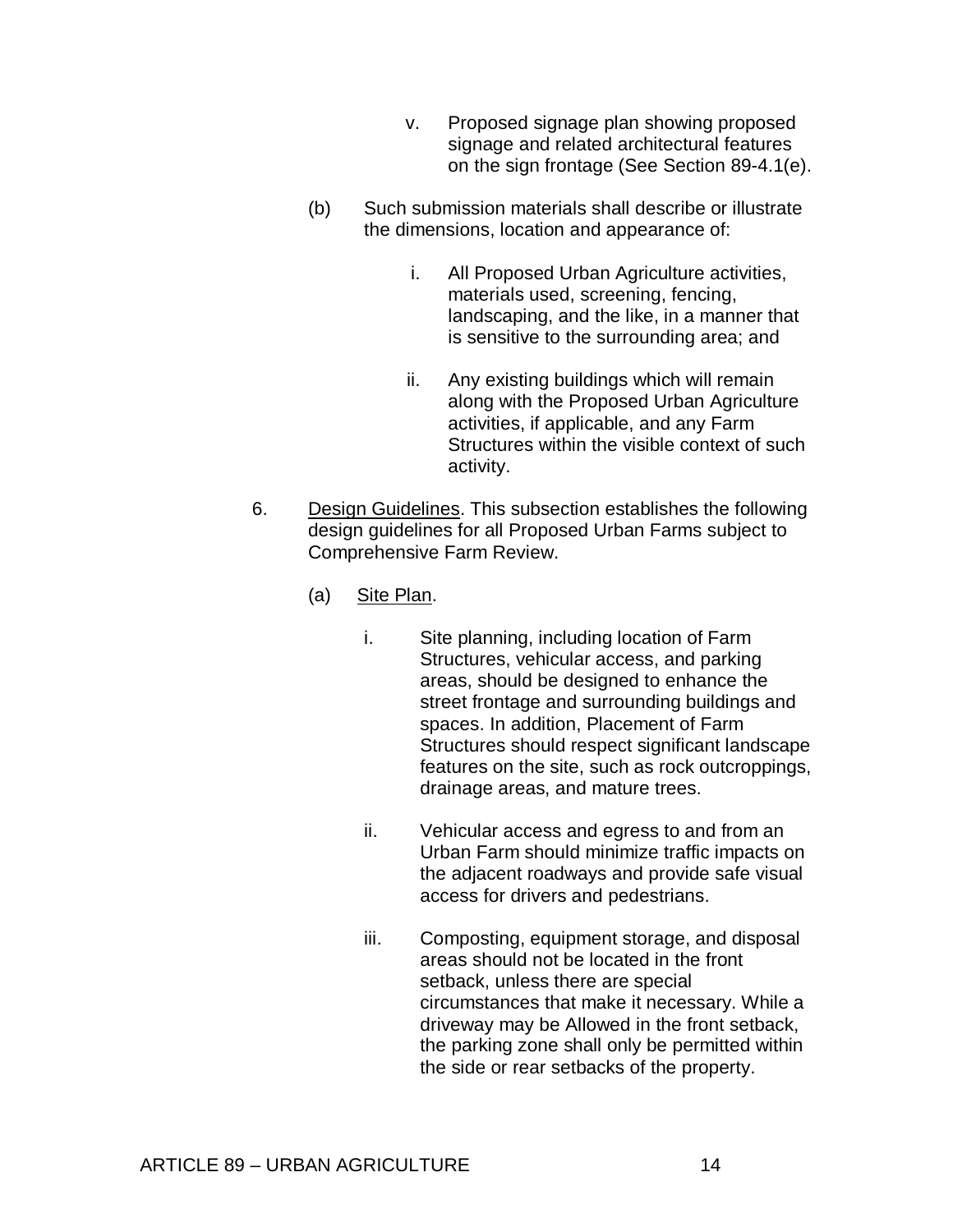a. Composting which is accessory to an Urban Farm shall be used primarily to support onsite operations, and shall comprise no more than seven and a half (7 ½) percent of the Lot area (See Section 89-8.1(e).

# (b) Structures.

i. New Farm Structures should be compatible with the size, scale and material of the surrounding built and natural environment.

## (c) Perimeter Fencing.

i. Any perimeter fencing for Ground Level Urban Farms may be made of one or more materials, such as masonry (piers or walls), metal pickets, decorative metal, post and rail, wrought iron, shadow box, vinyl coated chain link, or board-type wood. The use of un-coated metal chain link fencing is discouraged. The use of plywood sheeting also is discouraged. Two or more materials may be used in combination with each other, and piers and walls may be used in combination with fences.

# (d) Screening.

i. Walls and Fences.

Screening walls and fences may be made of one or more materials, such as masonry (piers or walls), decorative metal, shadow box, or board-type wood. The use of un-coated metal chain link fencing is discouraged. The use of plywood sheeting also is discouraged. Two or more materials may be used in combination with each other, and piers and walls may be used in combination with fences.

ii. Landscape Screening.

Street-facing landscape elements, such as fencing, street trees, plantings and signage, should be compatible with the surrounding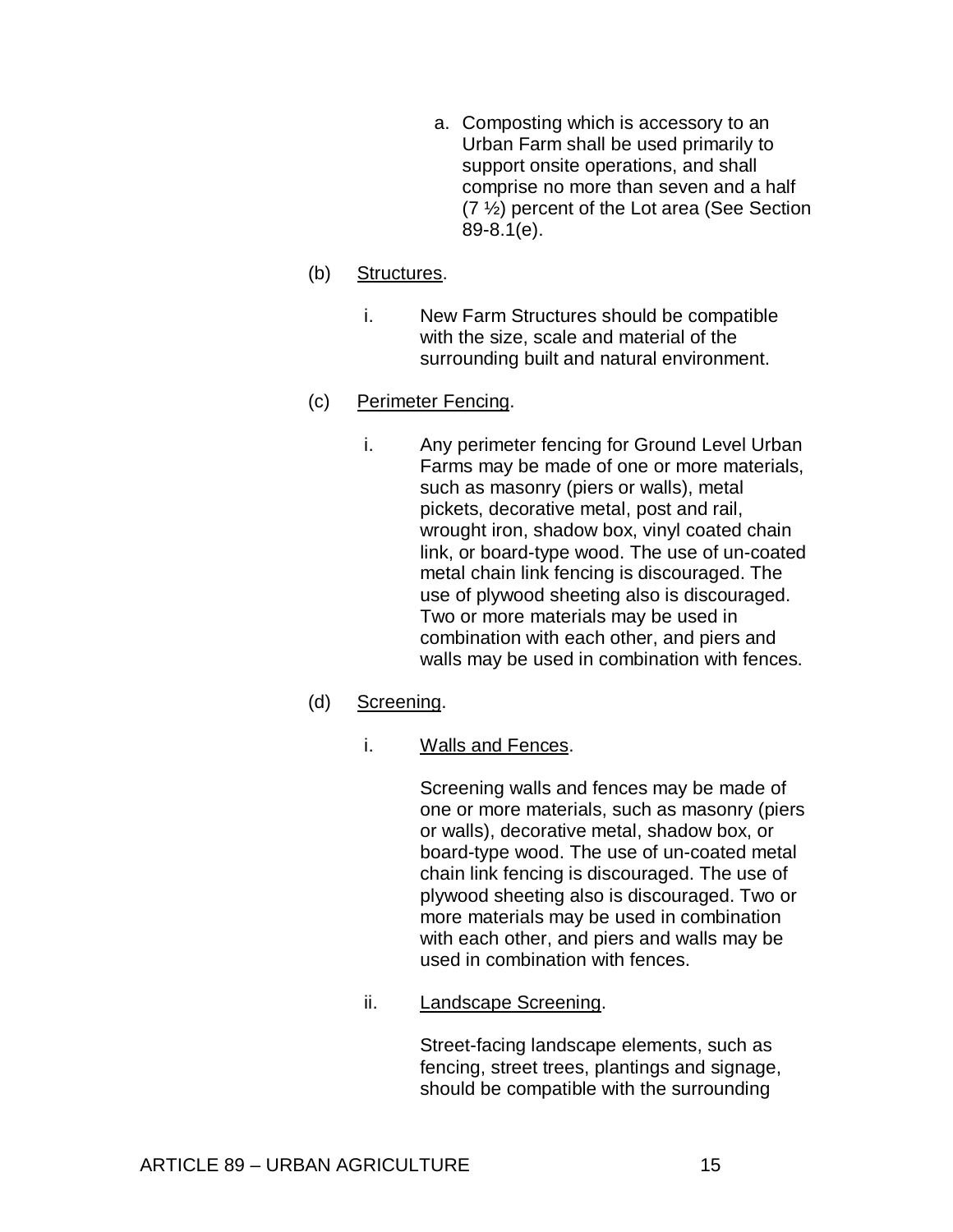architecture and environment provided pursuant to this Section 89-6 may be all deciduous or all evergreen, or a mixture of both types. Shrubs shall be densely planted. Trees required by this Section 89-6 may be evergreen or a combination of deciduous and evergreen, and of a sufficient size to provide adequate screening. Existing mature trees and shrubs shall be maintained unless this is not possible.

## (e) Lighting.

i. Lighting for Ground Level Urban Farms, Roof Level Urban Farms, and Rooftop Greenhouses should be limited to that required for operational and safety purposes of any activity defined as Urban Agriculture so as not to create a nuisance through excessive brightness to abutting residential uses. For Ground Level Urban Farms, Roof Level Urban Farms and Rooftop Greenhouses abutting residential uses, Applicant shall supply a lighting schedule and plans to mitigate fugitive light.

# (f) Materials.

- i. For Greenhouses, at least seventy percent (70%) of all roofs and walls should consist of transparent materials.
- ii. For Hoophouses, materials should consist of flexible PVC or metal tubing and transparent or translucent plastic covering. Hoophouses shall be secured to the ground.
- 7. Design Requirements. This subsection establishes the following design requirements for Proposed Urban Farms subject to Comprehensive Farm Review.
	- (a) Screening and Buffering.
		- i. Any Composting, loading or disposal areas that abut (a) a public street, (b) a public park, (c) a Residential District or Subdistrict or Residential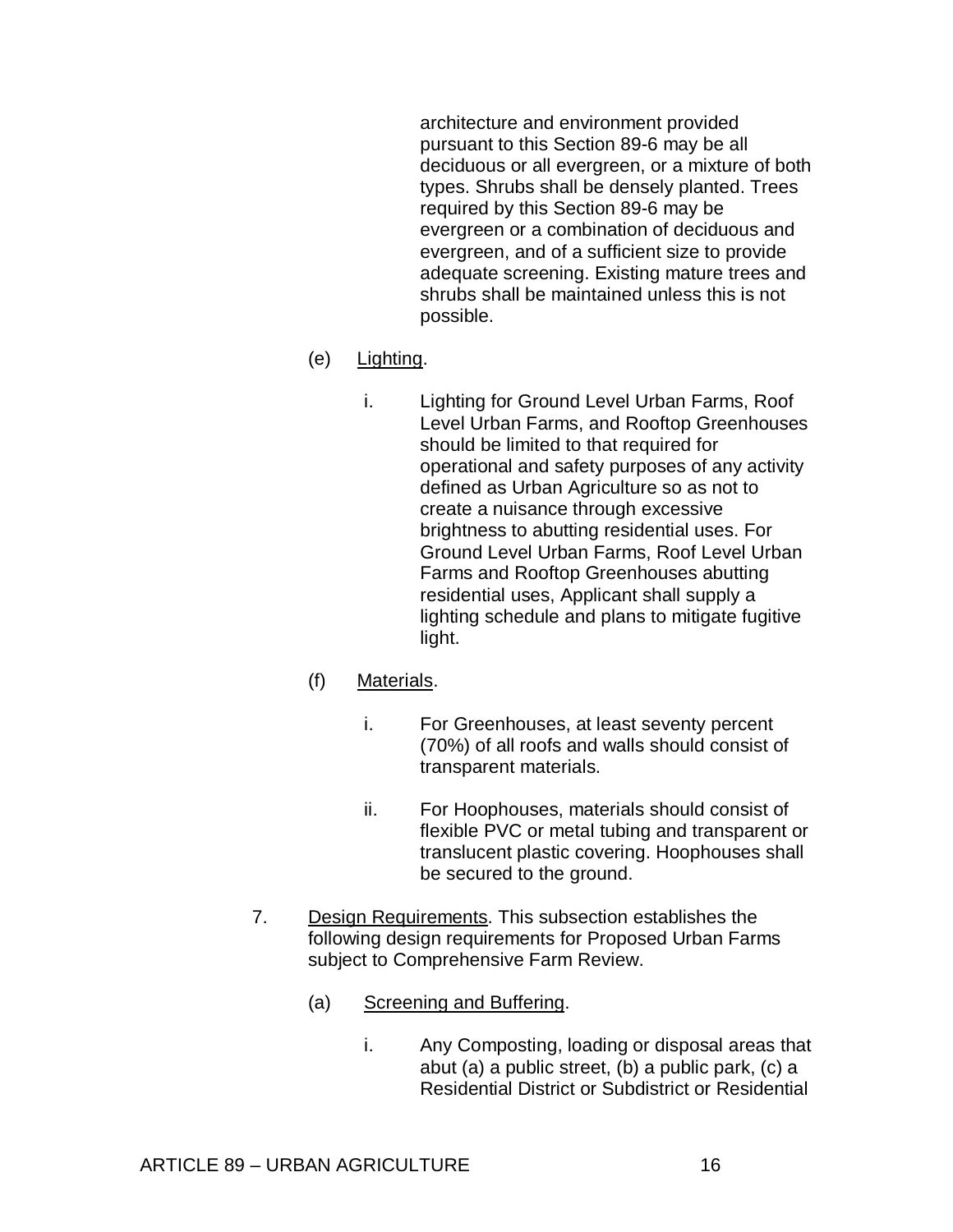Use shall be screened from view as provided. Such screening can include trees, shrubs [See Section 89-6.6(d)ii], and perennial borders and/or screening walls and fences [See Section 89-6.6(d)i]. Any fencing shall not be less than fifty (50%) percent opaque and shall be no less than three (3) feet and no more than six (6) feet high.

ii. Any material or equipment stored outdoors shall be surrounded by a wall or fence or vegetative screen of such height, not less than six (6) feet high, as may be necessary to screen such material or equipment from view from any public street or public open space.

#### (b) Maintenance.

- i. All Urban Farms required to comply with this Article shall be maintained exclusively for the activities defined as Urban Agriculture so long as a use requiring them exists.
- ii. Urban Farms shall be used in such a manner in which at no time shall they constitute a nuisance or a hazard to the surrounding neighborhood. Urban Farms shall be maintained in a healthy growing condition, especially in the off-season.
- iii. There shall be no parking of vehicles or equipment between a fence, hedge or other landscape screening and the public way, such as the street or sidewalk. Inside storage of any materials, supplies, or products is preferred.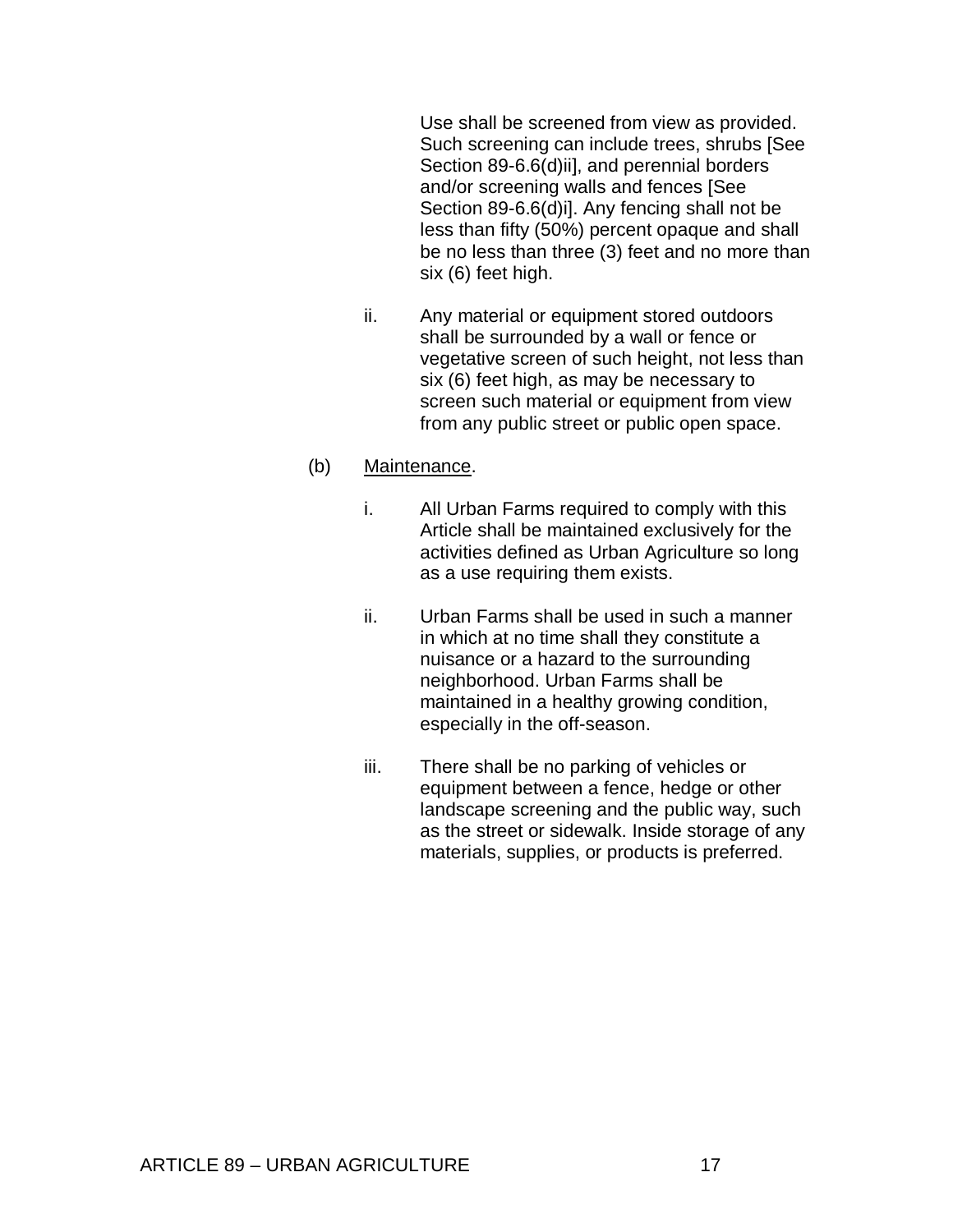## SECTION 89-7. **Soil Safety.**

i. All new Urban Farms using soil will be required to comply with the Soil Safety Protocol issued by the Boston Public Health Commission.

#### SECTION 89-8. **Composting.**

- 1. Accessory Composting.
	- (a) Use Regulations. Accessory Composting shall be Allowed where any Ground Level Urban Farm, Roof Level Urban Farm is permitted.
	- (b) State Requirements. Accessory Composting on an Urban Farm is subject to regulation by the Massachusetts Department of Agricultural Resources (MDAR) under 330 CMR 25.00, Agricultural Composting Program.

## (c) Maximum Height.

- i. Maximum height of Composting structures or bins shall not exceed ten (10) feet for Ground Level and Roof Level Urban Farms in any District or Subdistrict.
- ii. On a Roof Level Urban Farm, any Composting must be contained within an enclosed bin that does not have direct contact with flammable materials.

#### (d) Setbacks.

- i. Subject to Article 10 (Accessory Uses), compost bins, structures and windrows shall be set back five (5) feet from all property lines on Ground Level Urban Farms in all Districts and Subdistricts.
- ii. Compost bins, structures and windrows shall not be located in the front yard or in a side yard that abuts a street in all residential and commercial Districts and Subdistricts.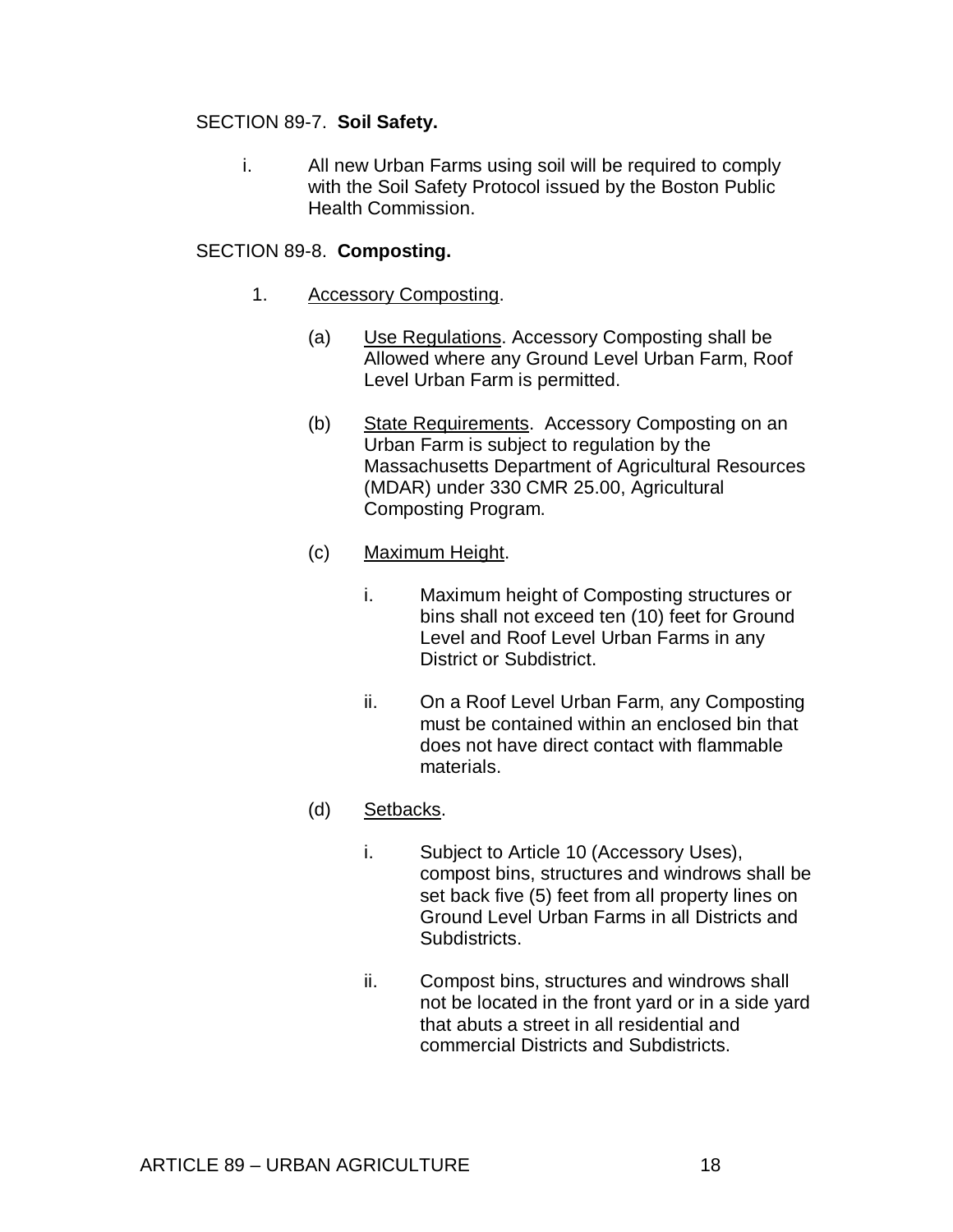- (e) Lot Coverage.
	- i. Composting which is accessory to an Urban Farm shall be used primarily to support onsite operations, and shall comprise no more than seven and a half  $(7 \frac{1}{2})$  percent of the Lot area (See Section 89-6.6(a)iii.a.

# 2. Composting as Primary Use.

- (a) Use Regulations.
	- i. When the primary use to be performed on a Lot is Composting, the activity shall be Conditional in all Industrial Districts and Subdistricts and Forbidden in all other Districts and Subdistricts.

## (b) State Requirements.

i. Composting operations are subject to regulations administered by the Massachusetts Department of Environmental Protection (DEP) under 310 CMR 16.00.

# (c) Setbacks.

- i. Subject to Article 10 (Accessory Uses), compost bins, structures and windrows shall be set back five (5) feet from all property lines on Ground Level Urban Farms in all Districts and Subdistricts.
- ii. Compost bins, structures and windrows shall not be located in the front yard or in a side yard that abuts a street in all residential and commercial Districts and Subdistricts.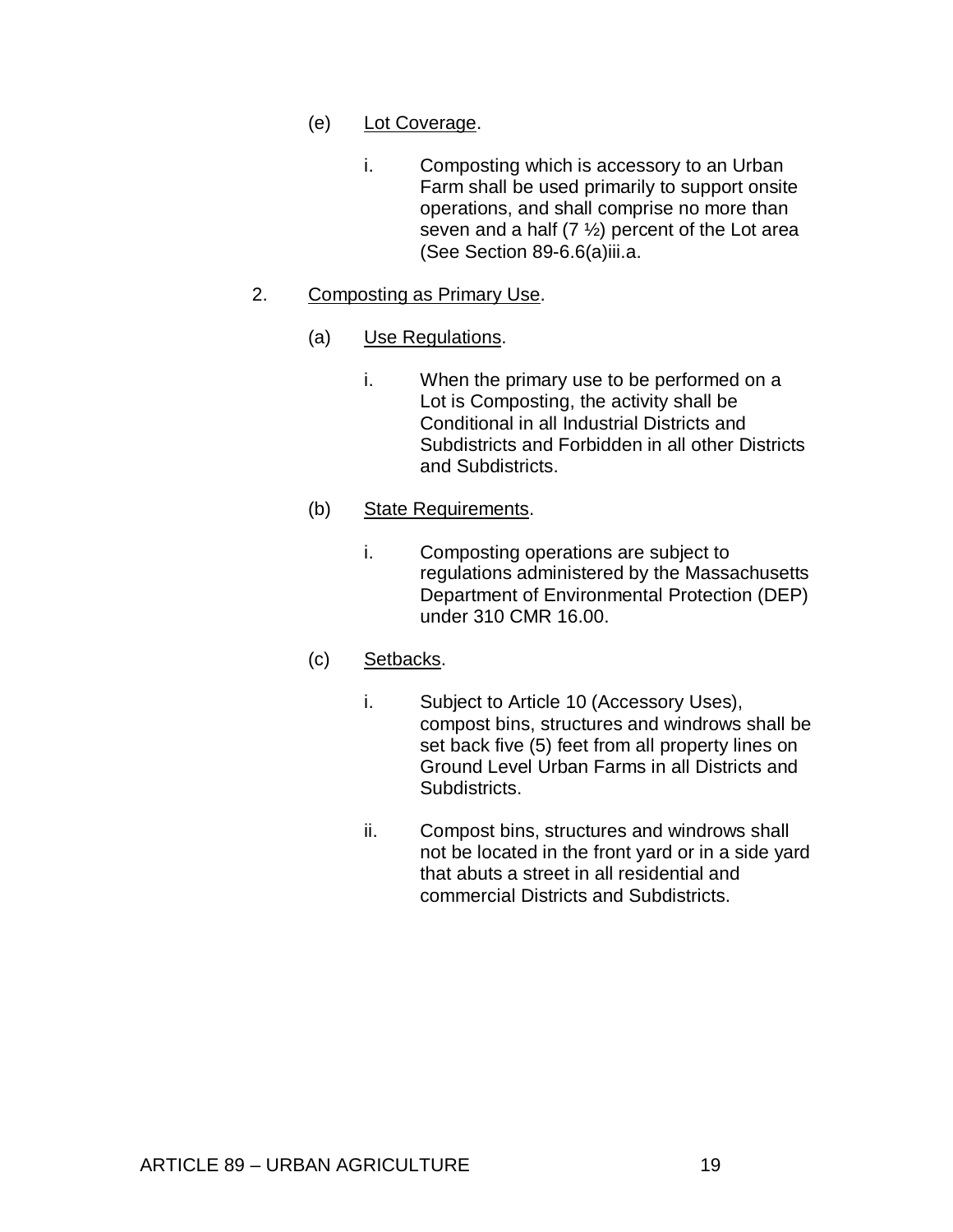#### SECTION 89-9. **Accessory Keeping of Hens.**

- 1. Use Regulations. See Underlying Zoning for applicable use regulations.
	- (a) For all areas covered under the Base Code, see Article 8 – Use No. 76.
	- (b) For all other areas not covered under the Base Code, see Use Regulation Table in specific Article.
	- (c) Where the Accessory Keeping of Animals is a Conditional Use in the applicable Underlying Zoning, the Board of Appeal shall not grant a Conditional Use Permit for the Accessory Keeping of Hens unless the remainder of Section 89-9 is met.
	- (d) The maximum number of adult Hens in all Districts and Subdistricts not covered under the Base Code shall be six (6) per Lot.
	- (e) The maximum number of non-egg-laying replacement Chicks or Pullets in all Districts and Subdistricts not covered under the Base Code shall be six (6) per Lot.
	- (f) Roosters are expressly Forbidden.
	- (g) The on-site slaughtering of Hens is prohibited.

# 2. Dimensional Regulations.

- (a) Maximum Height.
	- i. Coop. Enclosed Coop space shall not exceed eight (8) feet in height.
	- ii. Run. Runs shall not exceed eight (8) feet in height.
- (b) Size.
	- i. Coop. Coop space must allow a minimum of two (2) square feet per Hen and one (1) nest box per three (3) Hens within, and shall not exceed a maximum size of eight (8) feet by six (6) feet.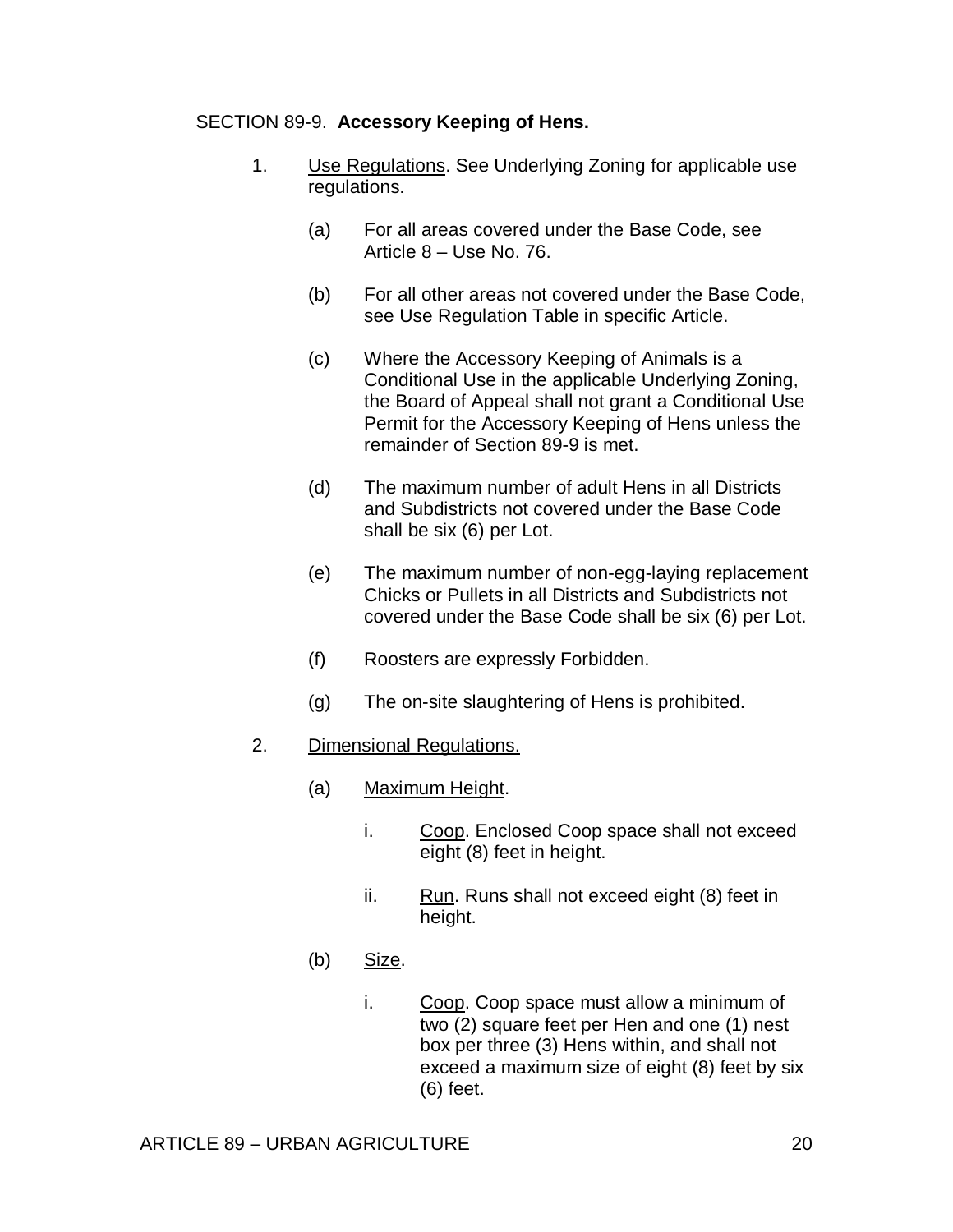ii. Run. Runs must allow a minimum of four  $(4)$ square feet per Hen, but in no case shall occupy more than twenty-five percent (25%) of the rear yard.

# (c) Setbacks.

- i. Subject to Article 10 (Accessory Uses), Coops and Runs shall be set back five (5) feet from all property lines in all Districts and Subdistricts unless there is a solid, opaque barrier such as a wall of fence along the property line.
- ii. Coops and Runs shall not be located in the front yard or in a side yard that abuts a street in all residential and commercial Districts and Subdistricts.
- iii. Coops and Runs shall not be within a fifteen (15) foot buffer of habitable structures on adjacent properties in all residential Districts and Subdistricts unless prior permission is granted in writing by the neighboring property owner(s).

# (d) Materials.

- i. All Coops shall be made of washable and sanitizable material such as fiberglass reinforced plastic.
- ii. All Runs shall have a securely built frame, preferably wooden; shall be covered in wire mesh material such as hardware cloth; and designed to be predator proof.

# (e) Screening.

i. Any portion of the Coop or Run directly visible from a street at any distance shall be screened by either a fence that is constructed to be at least sixty percent (60%) opaque or a landscaped buffer of at least four (4) feet in height.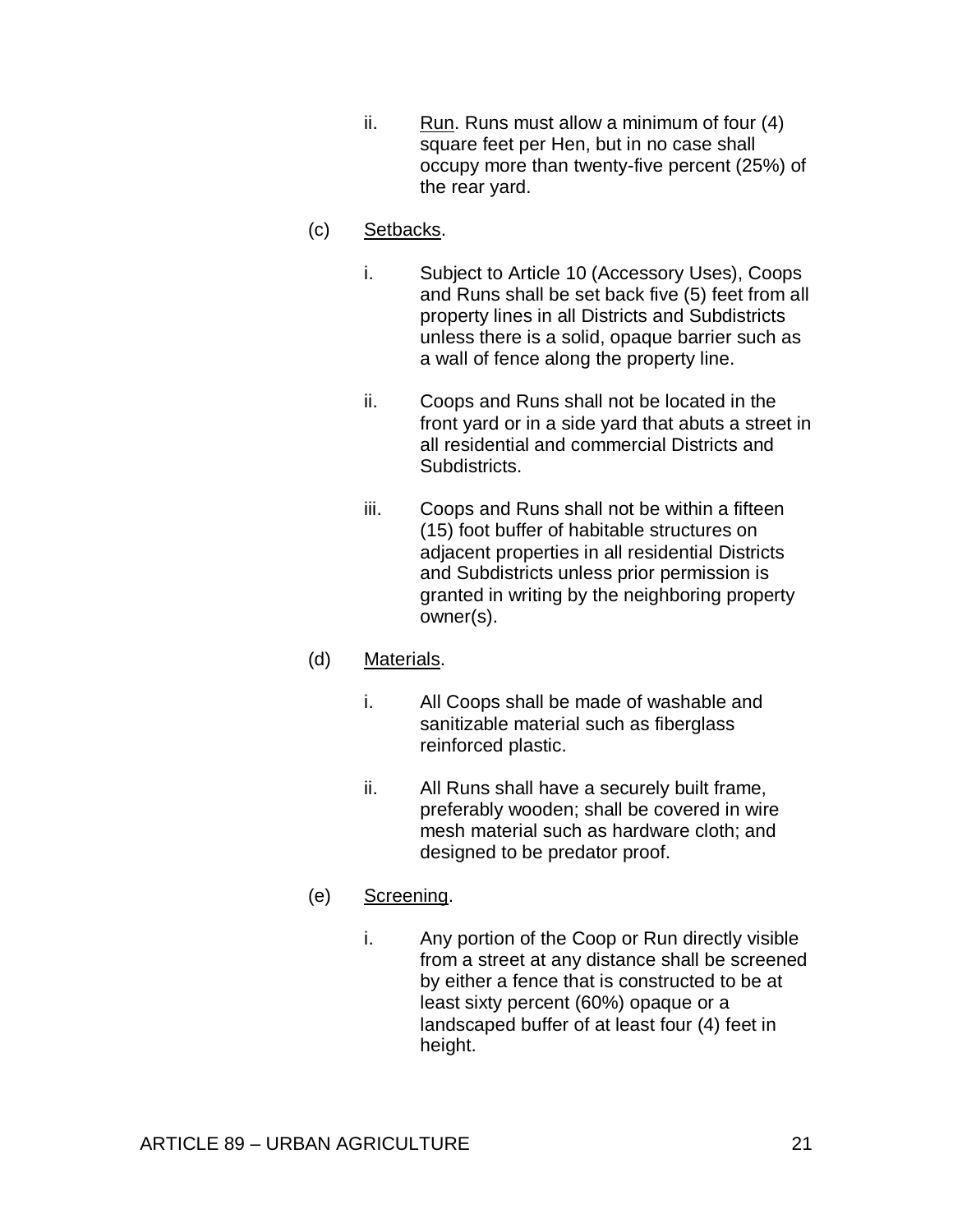- (f) Free Ranging.
	- i. Free-ranging of adult egg-laying Hens shall be supervised and is Allowed exclusively in fenced yards with consent of all residents and property owners who have legal access to the premises.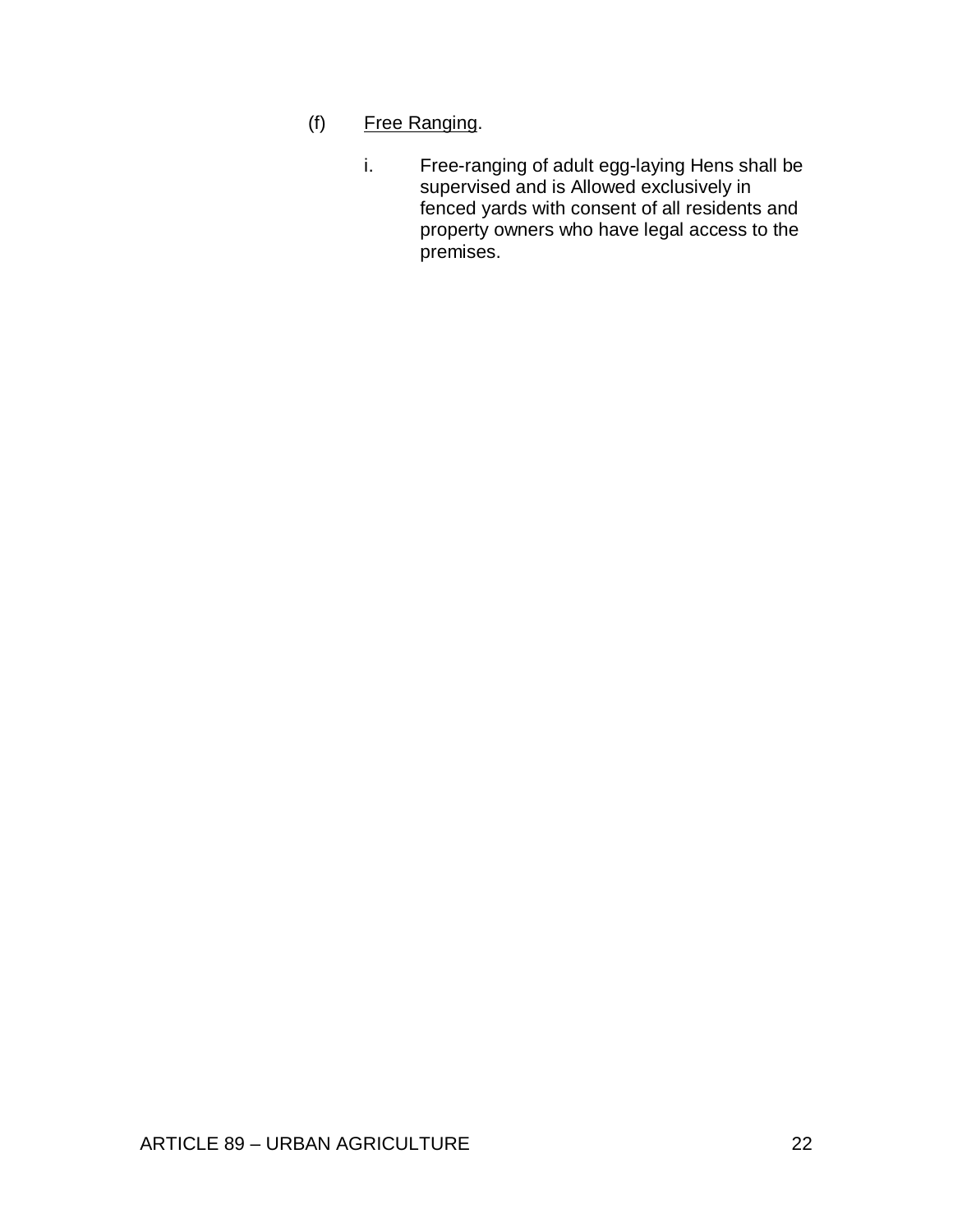# SECTION 89-10. **Accessory Keeping of Honey Bees.**

- 1. Use Regulations. For proposed ground level or roof level Hives, see Underlying Zoning for applicable use regulations.
	- (a) For all areas covered under the Base Code, see Article 8 – Use No. 76.
	- (b) For all other areas not covered under the Base Code, see Use Regulation Table in specific Article.
	- (c) Where the Accessory Keeping of Animals is a Conditional Use in the applicable Underlying Zoning, the Board of Appeal shall not grant a Conditional Use Permit for the Accessory Keeping of Honey Bees unless the remainder of Section 89-10 is met.

## 2. Maximum Number of Hives.

(a) The maximum number of Hives on any given Lot or roof for personal consumption of Honey Bee products shall be two (2).

# 3. Maximum Height and Size.

- (a) No Hive shall exceed five (5) feet in height and twenty (20) cubic feet in size on any Lot or roof.
- 4. Specific Ground Level Beekeeping Requirements.
	- (a) Setbacks.
		- i. Where there is a wall, fence or similar barrier between the subject property and adjacent property, no setback from the property line is required. Where there is no wall, fence or similar barrier between subject property and adjacent property, Hives shall be set back five (5) feet from the property line.
		- ii. Hives shall not be located in the front yard or in a side yard that abuts a street in all residential and commercial Districts and Subdistricts.
		- iii. No Hive shall be located closer than ten (10) feet from a public sidewalk.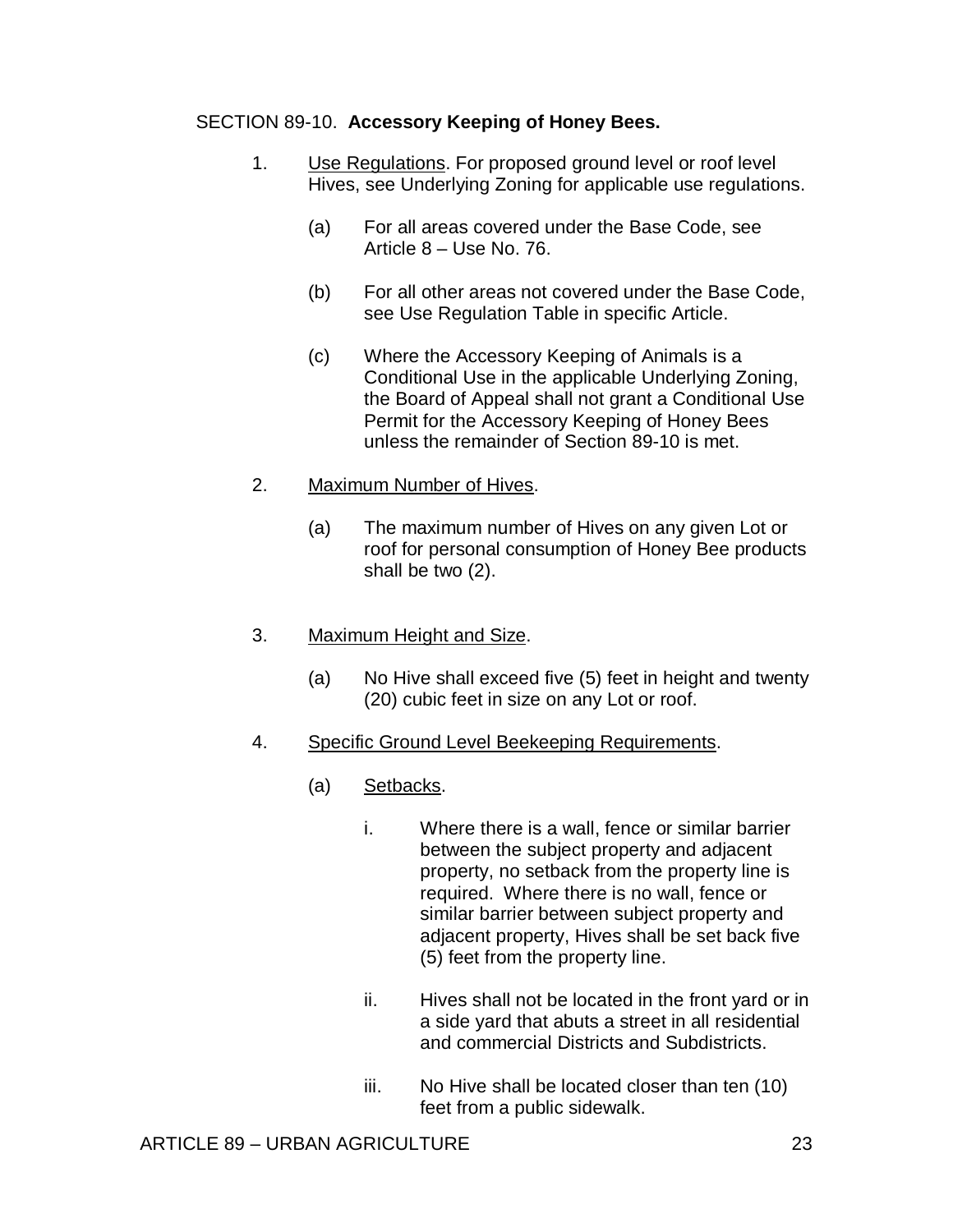- (b) Hive Placement and Flyways.
	- i. For any ground level Hive that is within twenty (20) feet of the doors and/or windows of the principal building on an abutting Lot, either of the following conditions must exist:
		- a. The Hive opening must face away from doors and/or windows; or
		- b. A flyway of at least six (6) feet in height comprising of a lattice fence, dense hedge or similar barrier must be established in front of the opening of the Hive such that the Honey Bees fly upward and away from neighboring properties. The flyway shall be located within three (3) feet of the entrance to the Hive and shall extend at least two (2) feet in width on either side of the Hive opening.

## 5. Specific Rooftop Beekeeping Requirements.

- (a) Setbacks.
	- i. Hives shall be set back six (6) feet from the edge of the roof.
- (b) Hive Placement and Flyways.
	- i. For any roof level Hive that is within twenty (20) feet of the doors and/or windows of the principal building on an abutting Lot, either of the following conditions must exist:
		- a. The Hive opening must face away from doors and/or windows; or
		- b. A flyway of at least six (6) feet in height comprising of a lattice fence, dense hedge or similar barrier must be established in front of the opening of the Hive such that the Honey Bees fly upward and away from neighboring properties. The flyway shall be located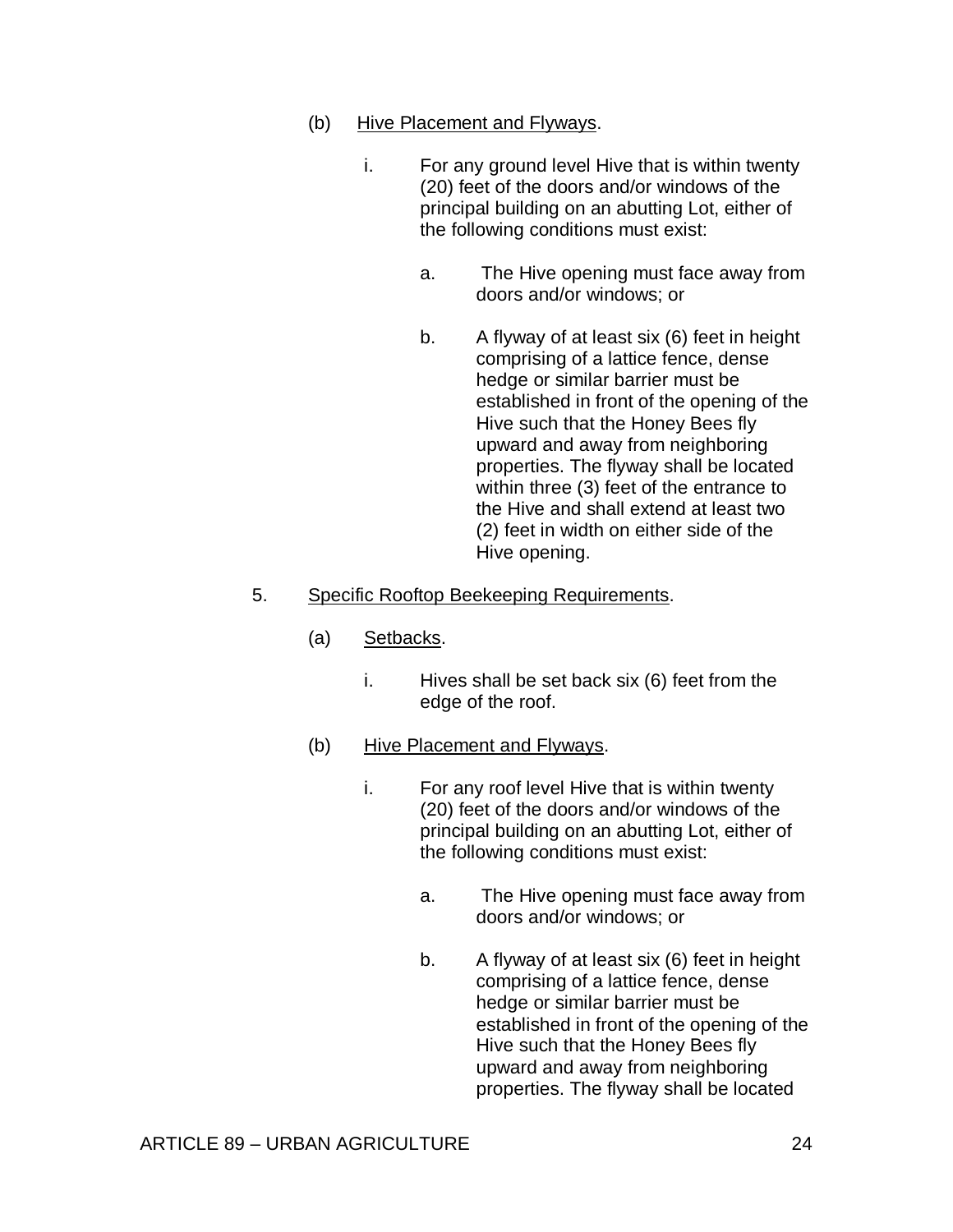within three (3) feet of the entrance to the Hive and shall extend at least two (2) feet in width on either side of the Hive opening.

- 6. Compliance with State and Local Laws.
	- (a) All beekeeping shall comply with applicable State and local laws and regulations.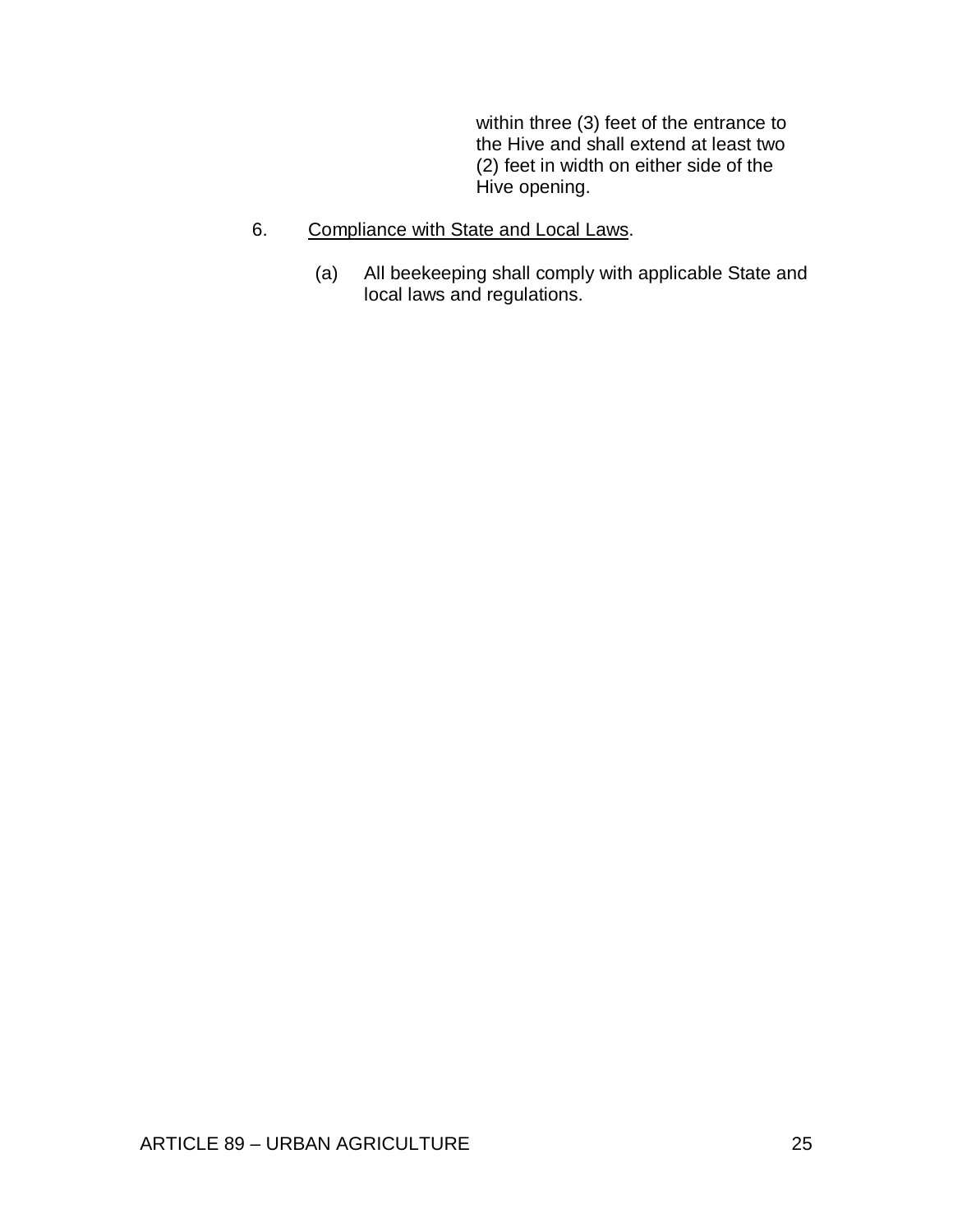SECTION 89-11. **Aquaculture, Aquaponics, Hydroponics, and Freight Containers.** 

| Aquaculture and Aquaponics. |
|-----------------------------|
|                             |

|                                          | <b>Primary</b>           |                       | Accessory (up to 750 sf)                       | Accessory (>750 sf)   |                                                |
|------------------------------------------|--------------------------|-----------------------|------------------------------------------------|-----------------------|------------------------------------------------|
| <b>AQUACULTURE/</b><br><b>AQUAPONICS</b> | <b>Use Regulation</b>    | <b>Use Regulation</b> | <b>Exception:</b><br><b>Freight Containers</b> | <b>Use Regulation</b> | <b>Exception:</b><br><b>Freight Containers</b> |
| <b>Industrial</b>                        | Allowed                  | Allowed               | Allowed                                        | Allowed               | Allowed                                        |
| Institutional                            | Conditional              | Allowed               | Allowed                                        | Allowed               | Allowed                                        |
| Large-scale Commercial                   | Conditional <sup>1</sup> | Allowed               | Allowed                                        | Allowed               | Allowed                                        |
| <b>Small-scale Commercial</b>            | Conditional              | Allowed               | Conditional                                    | Conditional           | Conditional                                    |
| <b>Residential</b>                       | Forbidden                | Allowed               | Forbidden                                      | Conditional           | Forbidden                                      |

<sup>1</sup>Allowed in Waterfront Commercial

- (a) Aquaculture and Aquaponics Facilities as a Primary Use.
	- i. Aquaculture and Aquaponics facilities as a primary use are Allowed in Industrial Districts and Subdistricts, as well as in the following Commercial Districts and Subdistricts:

WC -Waterfront Commercial

- ii. Aquaculture and Aquaponics facilities as a primary use are Conditional in Institutional, Large-scale Commercial (Exception: WC), and Small-scale Commercial Districts and Subdistricts.
- iii. Aquaculture and Aquaponics facilities as a primary use are Forbidden in Residential Districts and Subdistricts.
- (b) Aquaculture and Aquaponics Facilities Up To 750 Square Feet.
	- i. Aquaculture and Aquaponics facilities up to 750 square feet are Allowed in all Districts and Subdistricts with the following exceptions:
		- a. Freight Containers of any size are Conditional in Small-scale Commercial Districts and Subdistricts.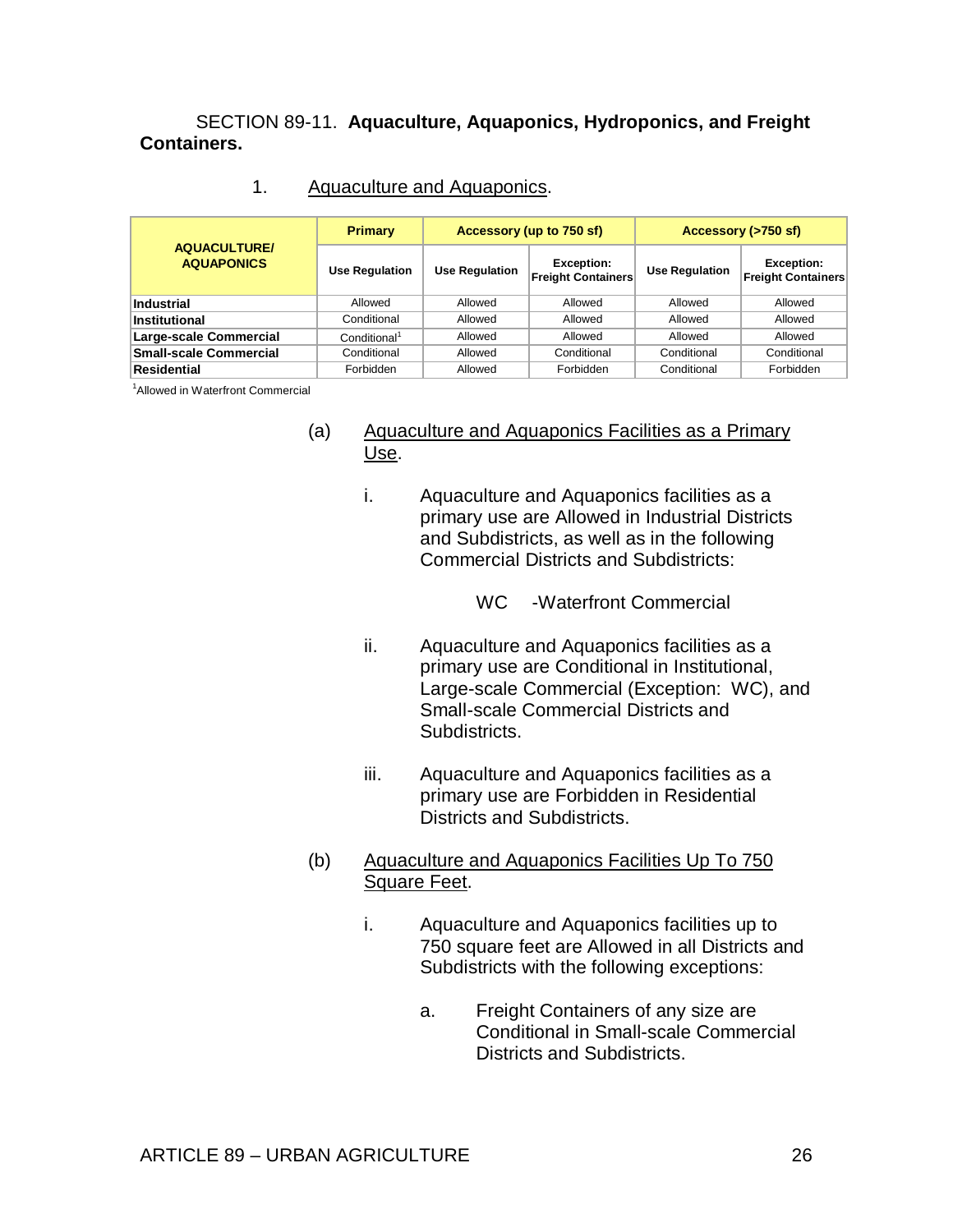b. Freight Containers of any size are Forbidden in Residential Districts and Subdistricts.

## (c) Aquaculture and Aquaponics Facilities Greater Than 750 Square Feet.

- i. Aquaculture and Aquaponics facilities greater than 750 square feet are Allowed in Industrial, Institutional, and Large-scale Commercial Districts and Subdistricts.
- ii. Aquaculture and Aquaponics facilities greater than 750 square feet are Conditional in Smallscale Commercial and Residential Districts and Subdistricts with the following exception:
	- a. Freight Containers of any size are Forbidden in Residential Districts and Subdistricts.

# 2. Hydroponics.

|                               | <b>Primary</b>        |                                                   | <b>Accessory</b>      |                                                   |
|-------------------------------|-----------------------|---------------------------------------------------|-----------------------|---------------------------------------------------|
| <b>HYDROPONICS</b>            | <b>Use Regulation</b> | <b>Exception:</b><br>Freight<br><b>Containers</b> | <b>Use Regulation</b> | <b>Exception:</b><br>Freight<br><b>Containers</b> |
| Industrial                    | Allowed               | Allowed                                           | Allowed               | Allowed                                           |
| <b>Institutional</b>          | Allowed               | Conditional                                       | Allowed               | Allowed                                           |
| <b>Large-scale Commercial</b> | Allowed               | Conditional                                       | Allowed               | Allowed                                           |
| <b>Small-scale Commercial</b> | Allowed               | Conditional                                       | Allowed               | Conditional                                       |
| Residential                   | Conditional           | Forbidden                                         | Allowed               | Forbidden                                         |

- (a) Hydroponics Facilities as a Primary Use.
	- i. Hydroponics facilities as a primary use are Allowed in all Industrial, Institutional, Largescale Commercial, and Small-scale Commercial Districts and Subdistricts with the following exception:
		- a. Freight Containers of any size as a primary use are Conditional in Institutional, Large-Scale Commercial, and Small-scale Commercial Districts and Subdistricts.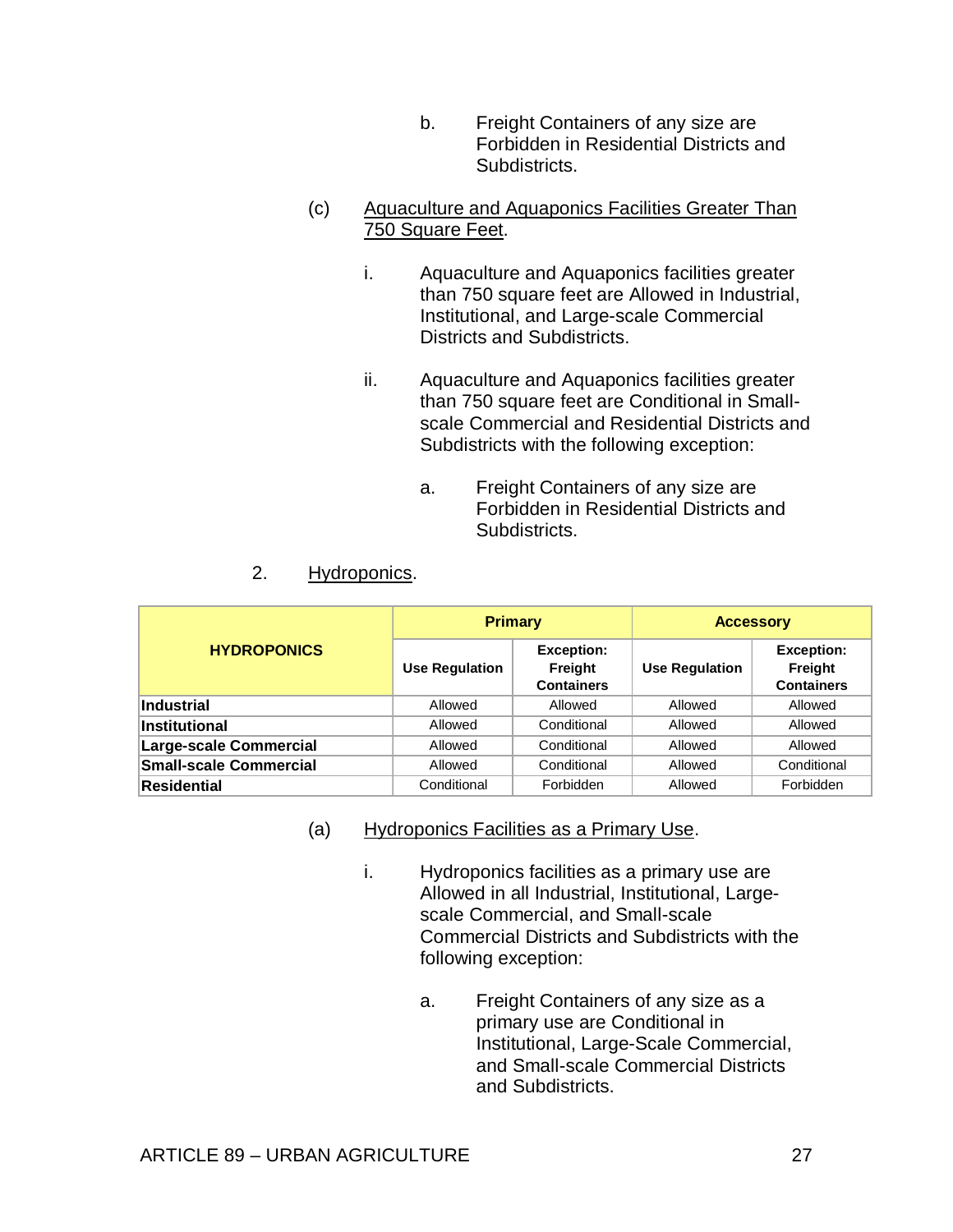- ii. Hydroponics facilities as a primary use are Conditional in Residential Districts and Subdistricts with the following exception:
	- a. Freight Containers of any size are Forbidden in all Residential Districts and Subdistricts.
- (b) Hydroponics Facilities as an Accessory Use.
	- i. Hydroponics facilities as an Accessory use are Allowed in all Districts and Subdistricts with the following exceptions:
		- a. Freight Containers of any size are Conditional in Small-scale Commercial Districts and Subdistricts.
		- b. Freight Containers of any size are Forbidden in Residential Districts and Subdistricts.
- 3. Applicability with Federal and State Regulations. Applicant must comply with applicable federal and State regulations for water use and discharge, and for the possession, propagation, culture, sale and disposition of living marine organisms.
- 4. Design Review. Except when part of an Urban Farm subject to Comprehensive Farm Review as per Section 89-6.2, any of the following types of Aquaculture, Aquaponics or Hydroponics facilities shall be subject to the Design Component of Small Project Review pursuant to subsection (b) (iv) of Section 80E-2.1of the Boston Zoning Code (Design Review Required by Underlying Zoning):
	- (a) Any proposed Freight Container of any size in any District or Subdistrict except Industrial; and
	- (b) Any proposed Aquaculture, Aquaponics or Hydroponics facility greater than 300 square feet, in a Neighborhood Design Overlay District; and
	- (c) Any proposed Aquaculture, Aquaponics or Hydroponics facility greater than 750 square feet in any District or Subdistrict that is not located in a Neighborhood Design Overlay District.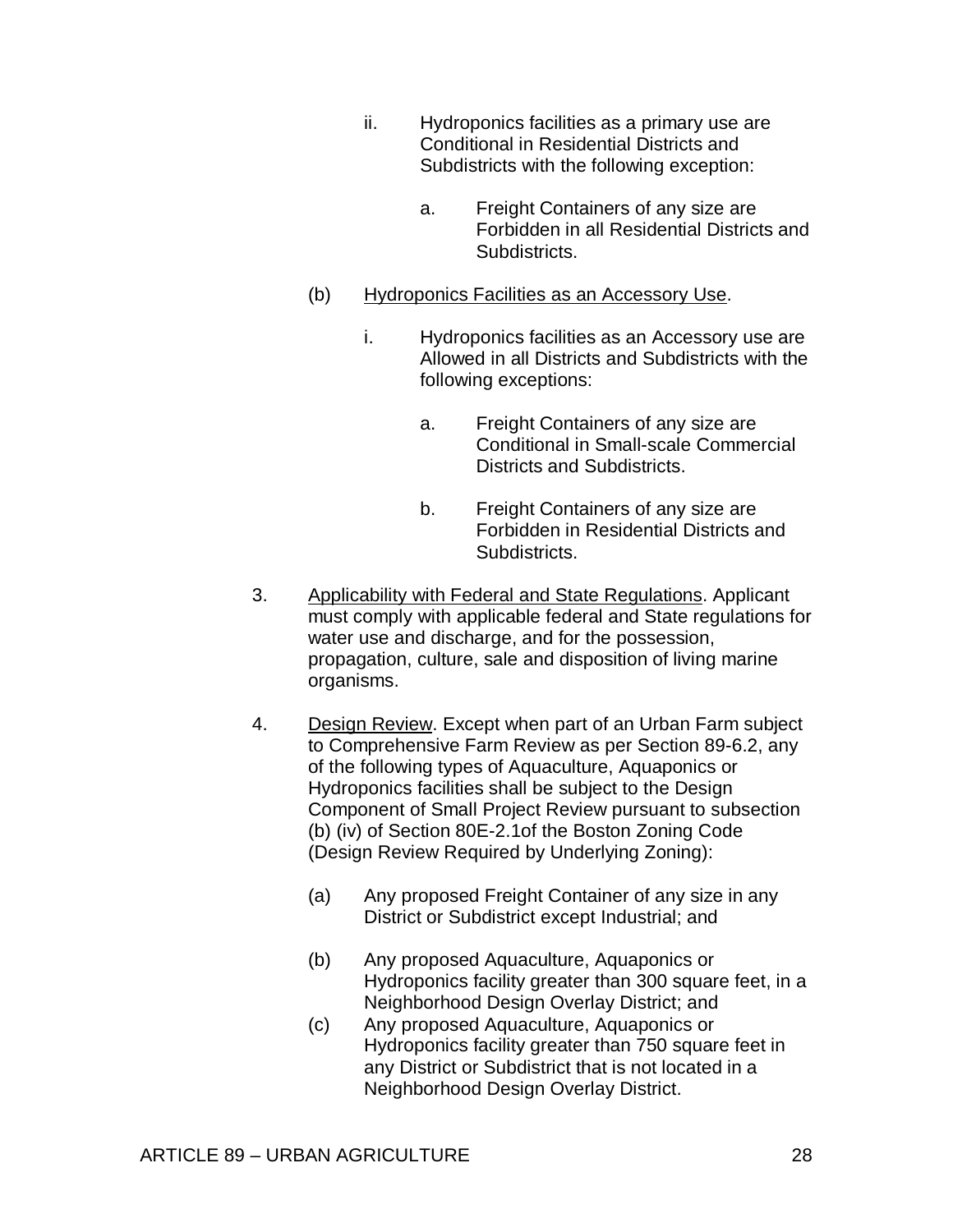#### SECTION 89-12. **Farmers Markets and Farm Stands.**

- 1. Farmers Markets.
	- (a) Use Regulations. Farmers Markets shall be subject to the following use regulations:
		- i. Farmers Markets on a Lot or Lots are Allowed where Retail is Allowed by the applicable Underlying Zoning.
		- ii. Farmers Markets on a Lot or Lots are Conditional where Retail is not Allowed by the applicable Underlying Zoning.
	- (b) Permitting Requirements.
		- i. The operation of a Farmers Market requires a permit from the City of Boston's Inspectional Services Department – Division of Health Inspections.
- 2. Farm Stands. Up to one (1) Farm Stand may be constructed given the following regulations:
	- (a) Use Regulations.
		- i. Accessory Farm Stands selling and/or distributing only horticultural and agricultural products are Allowed where Urban Farms are Allowed [See Section 89-4.1(a)] provided that a single stand does not exceed two-hundred (200) square feet in total floor area.
		- ii. Accessory Farm Stands are Conditional in all other Districts and Subdistricts where Retail is not Allowed by the applicable Underlying Zoning.
	- (b) Placement and Safety.
		- i. Accessory Farm Stands shall not encroach upon sidewalks, driveways and / or other rights of way, and shall be erected so as not to create a nuisance or a hazard.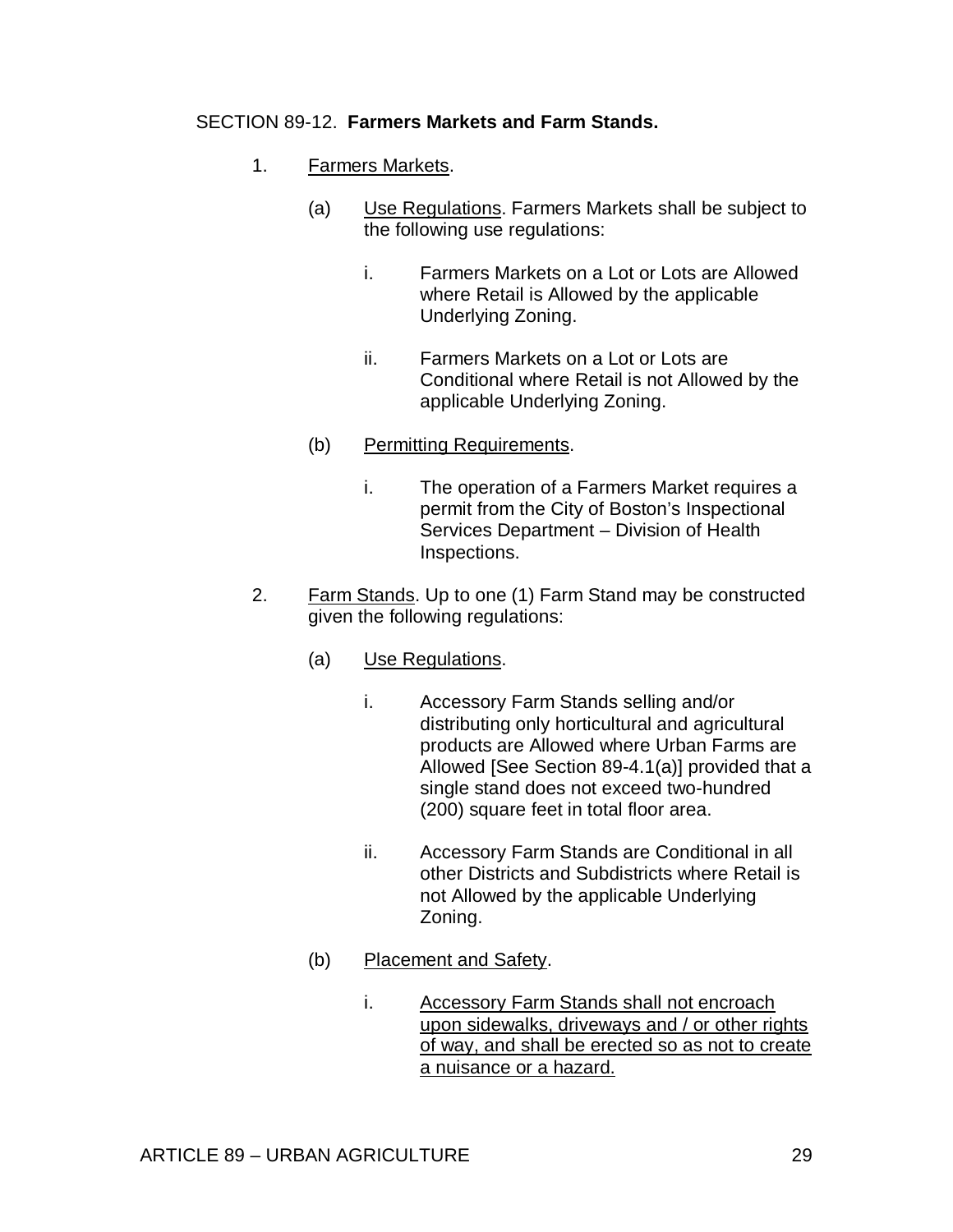#### SECTION 89-13. **Abandonment.**

- 1. Removal Requirements. Any Small Urban Farm, Medium Urban Farm or Large Urban Farm which has been abandoned shall be cleared and restored to its original state. The owner/operator shall physically remove all Farm Structures no more than one hundred and eighty (180) days after the date of discontinued operations. More specifically, site clearing shall consist of:
	- (a) Physical removal of all Farm Structures, farm equipment and machinery;
	- (b) Disposal of all Composting and agricultural waste in accordance with local and state waste disposal regulations; and
	- (c) Stabilization of re-vegetation of the site as necessary to minimize erosion. The Inspectional Services Department may allow the owner to leave landscaping in order to minimize erosion and disruption to vegetation.
- 2. Abandonment. The former Small Ground Level or Roof Level Urban Farm, Medium Ground Level or Roof Level Urban Farm, Large Ground Level or Roof Level Urban Farm site shall be considered abandoned when it fails to operate for more than one year without the written consent of the Inspectional Services Department. The Inspectional Services Department shall determine what proportion of the site is inoperable for the facility to be considered abandoned. If the applicant fails to remove the Farm Structures, farm equipment, including raised beds and soil, and farm machinery in accordance with the requirements of this Section within one hundred and eight (180) days of abandonment, the Inspectional Services Department shall have the authority to enter the property and conduct all removal activities.

SECTION 89-14. **Regulations.** The Boston Redevelopment Authority may promulgate regulations to administer this Article.

SECTION 89-15. **Severability.** The provisions of this Article are severable, and if any provision of this Article shall be held invalid by any decision of any court of competent jurisdiction, such decision shall not impair or otherwise affect any other provision of this Article.